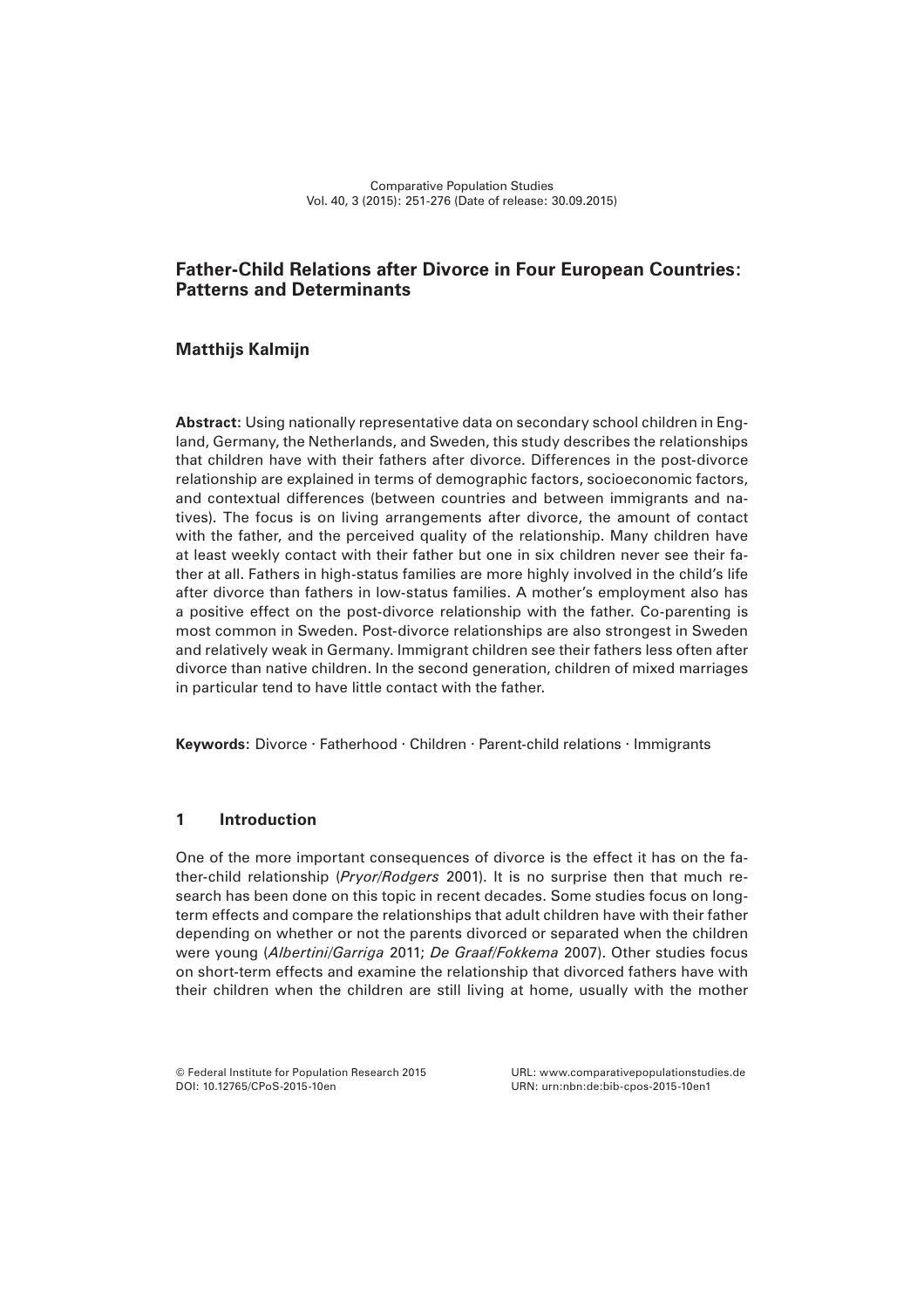(*Adamsons/Johnson* 2013; *Juby et al.* 2007; *Spruijt/Duindam* 2009). In general, the degree to which divorced fathers remain involved in children's lives after divorce is an important issue for understanding the well-being of both children and fathers, is relevant for the resources that fathers can pass on to their children, and has an impact on the degree to which fathers receive support from children when they are old and in need of support (*Daatland* 2007; *Kalmijn* 2007; *Lin* 2008; *Seltzer/Bianchi*  2013). Because paternal involvement can be affected by legal custody and visiting arrangements and by rules about alimony, it is also of concern to policy makers and health practitioners.

Although there is consensus that a divorce weakens father-child relationships, there is considerable heterogeneity in this effect. Some divorced fathers maintain frequent contact and remain an influential father figure in the child's life; other divorced fathers lose contact or remarry and shift their investments to a new family (*Cheadle et al.* 2010; *Manning/Smock* 1999). In understanding these differences, authors have looked at several types of moderating variables. Most authors have focused on life course factors such as the child's age at divorce, repartnering, residential moves, and employment changes *(Aquilino* 2006; *Cooksey/Craig* 1998; *Jubyet al.* 2007). Fewer authors have examined how the social context in which the divorce takes place moderates the impact of divorce. Examples of contexts that may be important are the country in which parents live (*Kalmijn* 2008), the time period in which the divorce occurs (*Albertini/Garriga* 2011), and the ethnic or racial group to which the parents belong (*Kalmijn* 2010; *King et al.* 2004). These contexts are relevant because they are related to the cultural climate in which a divorce occurs, to the legal and informal rules about how to deal with divorce and single parenthood, and to the economic opportunities that families are facing. Other potentially relevant moderators about which little is known are the socioeconomic characteristics of parents such as their education, occupational status, and employment. There is debate about whether children from high-status families are protected from the adverse consequences of divorce (*Bernardi/Radl* 2014; *Mandemakers/Kalmijn* 2014), but it is not known if father-child relationships are more or less affected by a divorce in high-status families.

In this study, new data from 14-year-old children in four European countries are analysed to examine the determinants of the father-child relationship after divorce. The first goal is to describe three aspects of the father-child relationship for adolescents whose parents divorced or separated. The focus is on residential arrangements (where does the child live?), the amount of contact with the father, and the perceived quality of the relationship. While these aspects have been described before, virtually all demographic and sociological studies are based on American or Canadian data. As a result, even the simplest facts such as the percentages of coparenting arrangements after divorce are unknown for most European countries. Moreover, there is much popular debate and concern about divorced fathers who *never* see their children (e.g. *Zander* 2012) but we do not have good data on how common this is. There are now several European studies on *adult* children and their divorced fathers (*Albertini/Garriga* 2011; *Kalmijn* 2008), but studies on children who are still living at home are scarce. Because we have nationally representative data,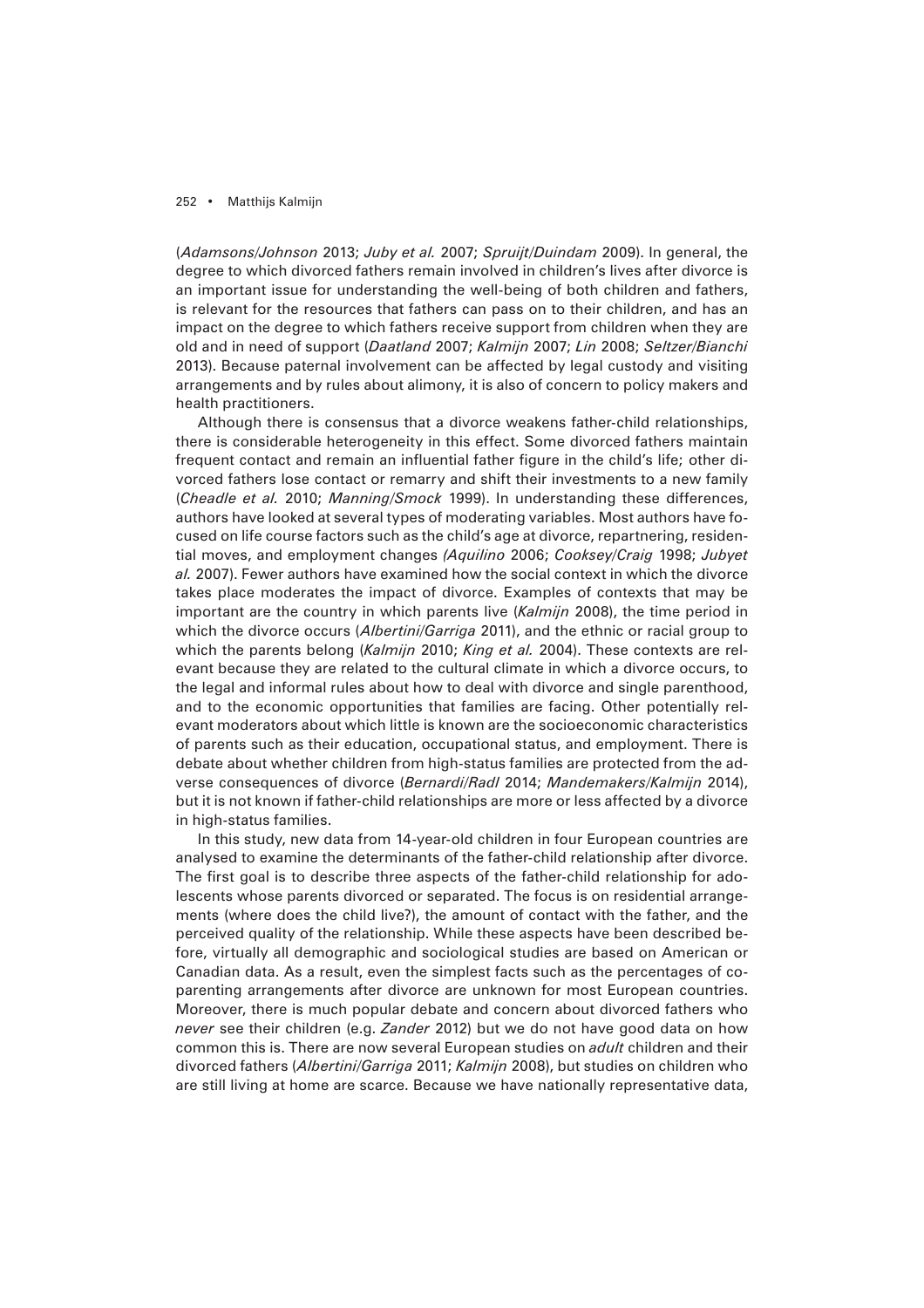this study is able to fill in this important gap in the literature. The second goal is to understand heterogeneity in father-child relationships after divorce. To meet this goal, we develop hypotheses about the influence of three types of characteristics on each aspect of the father-child relationship. More specifically, we focus on demographic characteristics, socioeconomic characteristics, and contextual characteristics (i.e. country differences and differences among immigrants and natives as well as among major immigrant groups). We test hypotheses about the influence of these characteristics in a series of multivariate regression models.

# **2 Hypotheses**

## *Socioeconomic characteristics*

Our first set of hypotheses is about socioeconomic characteristics, in particular the socioeconomic status of the family and the employment status of the mother. There are several reasons why the socioeconomic status of the family may affect postdivorce relationships. First, studies have shown that more highly educated fathers are more involved in child rearing tasks than fathers with lower levels of education (*Hook/Wolfe* 2012; *Sayer et al.* 2004; *Yeung et al.* 2001). The more fathers are involved in their children's lives, the more likely it is that the ties will remain strong after divorce. Fathers may be more attached to their children when they were highly involved, just as children may be more attached to their fathers. In the legal decision-making after divorce, these investments may also be recognized and this may give fathers more opportunity to retain contact or to obtain custody or co-parenting rights. A second argument is that fathers in high-status families may be more effective in working out post-divorce agreements with the mother (*Ryan et al.* 2008). Thirdly, higher-status fathers and mothers read newspapers and magazines more often (*Kraaykamp* 2002) and may therefore be more aware of public knowledge about the negative effects of divorce on children. For these reasons, we believe that parents in high-status families will pay more attention to the well-being of the child and this means, among other things, more balanced roles for the father and the mother after divorce. In sum, our hypothesis is that children in high-status families have stronger ties to their fathers than children in lower-status families. This would apply to all three outcomes that we study: co-parenting will be more likely, frequent contact will be more likely, and ties will be of higher quality.

The father-child relationship may also be affected by the employment status of the mother. There is considerable heterogeneity in female employment after divorce, with many divorced mothers who are not working for pay (*Van Damme* 2010). There is debate about the possible effects of mothers' employment on children's well-being and school outcomes and the potentially mediating role of parent-child relationships in these effects (*Waldfogel et al.* 2002). Consensus has arisen that mothers' employment does not have general negative effects on child outcomes (*Waldfogel et al.* 2002). There is also little evidence that maternal employment competes with the time mothers spend with children, although there may be a quality/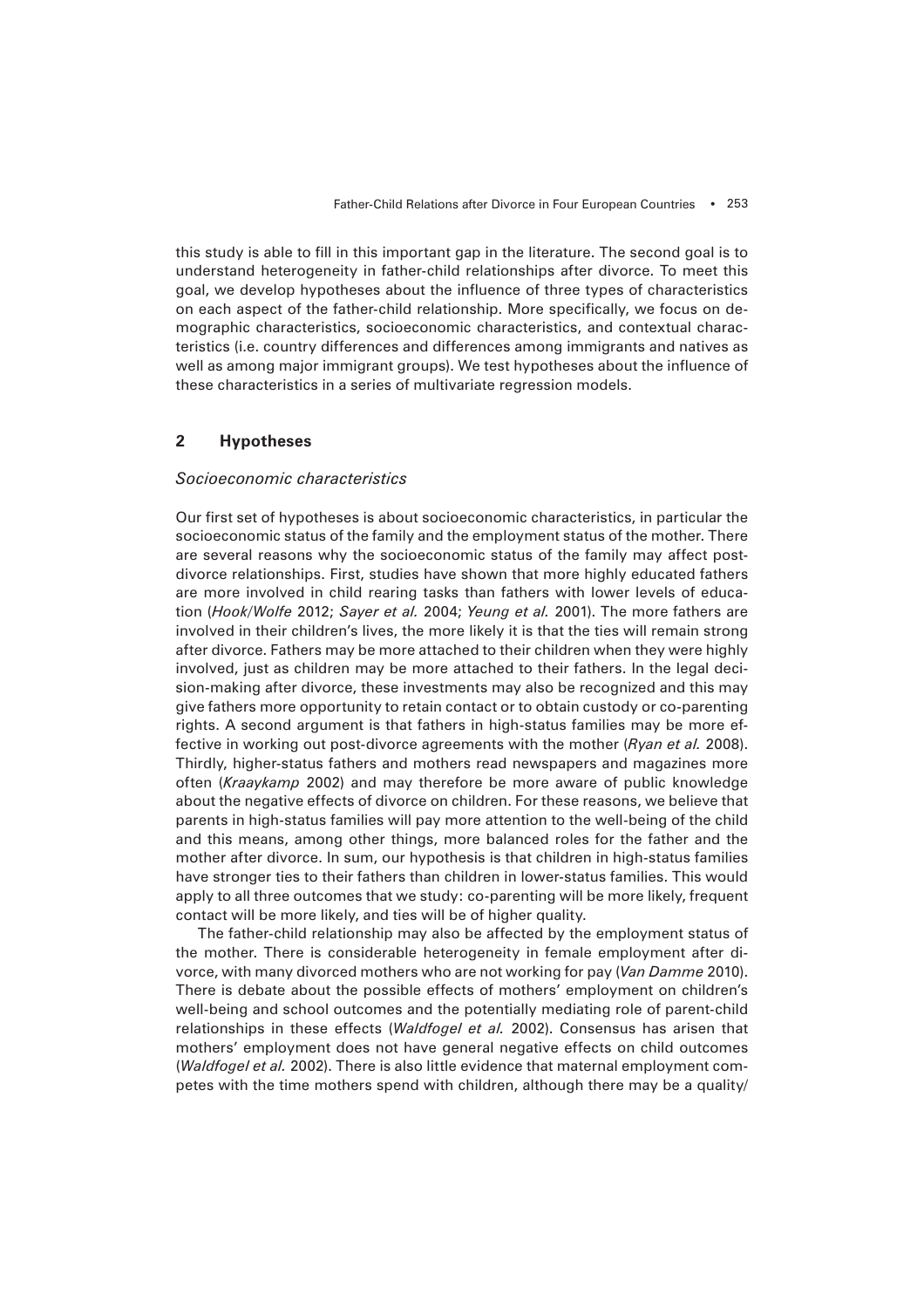quantity trade-off among employed mothers (*Bianchi* 2000). It is not known, however, what influence employment has in single-parent families where working mothers cannot rely on their partner to support them with child rearing tasks. We suspect that for single mothers, employment may have more negative outcomes for children. More specifically, we expect that single mothers who work for pay have less time and energy for their children than single mothers who are at home most of the time. As a result, the children will be more likely to live (permanently or at least part of the time) with the father and will see their father more often as well if the mother works for pay. This will apply in particular to full-time working mothers but no information is present in our data on the mothers' working hours. Moreover, in families where the mother works, the father may already be more involved in child rearing tasks to begin with. Since early investments in a child have positive effects on the relationship with the child when the marriage breaks down (*Juby et al.* 2005), the effect of maternal employment could work in both ways: via the time that mothers have and via the investments that fathers make.

# *Demographic characteristics*

The literature has shown that there are no clear gender differences in the consequences of divorce for children's well-being except for a somewhat stronger effect of divorce on the problem behaviour of boys than on the problem behaviour of girls (Amato 2001). In addition, past studies find inconsistent effects of gender on post-divorce contact (*Cooney* 1994; *Swiss/Le Bourdais* 2009; *Manning et al.* 2003; *Cooksey/Craig* 1998). Theoretically, one would expect that divorced fathers have stronger ties to sons than to daughters: Attachment is believed to be stronger to the same-sex parent, the development of a child's gender identity is more difficult when a child is raised by an opposite-sex parent, and a parent may feel more comfortable in advising a same-sex child than an opposite-sex child (*Powell/Downey* 1997). It is important to realise that this influence may be bi-directional: fathers may feel a stronger attachment to their son than to their daughter and hence take more initiative for contact, but sons may also feel a stronger attachment to their father than daughters and consequently visit more often. It is difficult to unravel these processes but we can develop some additional tests to clarify these things. If the effect of child gender on contact disappears when controlling for the quality of the tie with the father as perceived by the child, the gender difference probably stems from differences in what the children – sons and daughters – want. If the effect of child gender on contact remains when controlling for the perceived quality of the tie with the father, the gender difference also has to do with the preferences of fathers for sons as opposed to daughters.

The second demographic variable is the number of siblings. Research on adult intergenerational relationships has found that adult children have contact with their parents less often when they have more siblings (*Grundy/Read* 2012). From the perspective of parents, there is a benefit in having a large family: parents with many children have more contact with at least one of the children. At the dyad level, however, the effect of sibsize on contact frequency is negative. This can be interpreted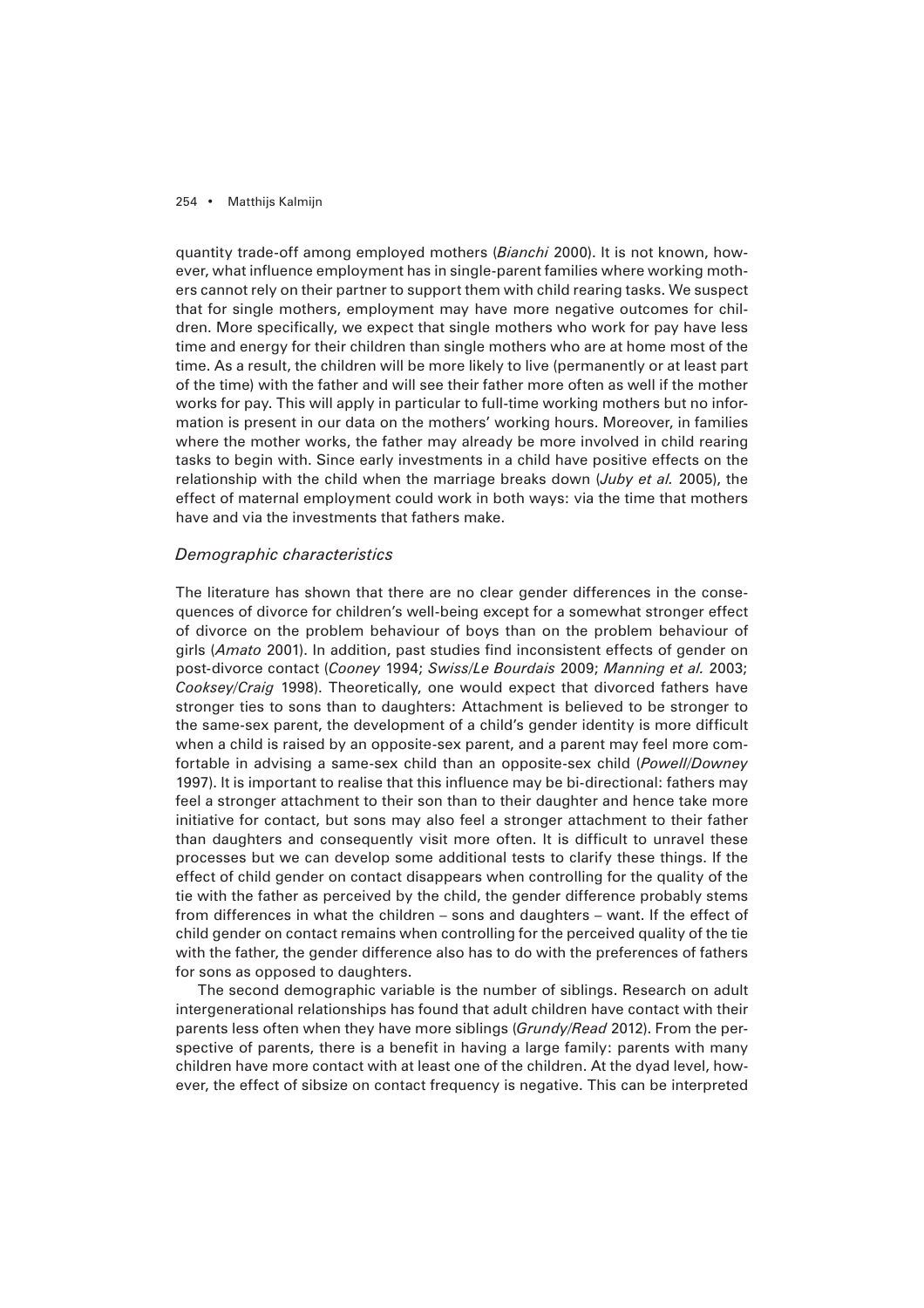in terms of time constraints (when there are more children, parents have less time per child) and in terms of a "division of labour" within families (when one child visits often, the other child may not need to visit). In this study, we examine if such an effect also exists for children of divorced parents who live with their mother, something that has not been studied as far as we know. For this more specific case, it is not clear if the effect will operate. Young children who live with the mother may see their father simultaneously. This reduces the role of time constraints and may result in an insignificant "sibsize" effect on father-child contact. There may be a negative effect of sibsize on co-parenting if fathers find it more difficult to care for a large family than for a small family

Whether or not the mother repartners is another important demographic variable in the literature on divorce. In the present study, we have good information on whether the mother has a new partner but we only know this if the child lives with the mother. Previous research has not found consistent effects of the mother's repartnering. A cross-sectional study finds a negative effect of the mother's remarriage on visitation frequency with the father (*Stephens* 1996). A recent longitudinal study, however, shows that the entry of a stepfather in the mother's household does not lead to less frequent contact or a poorer quality relationship with the (biological) non-resident father (*King* 2009). This refutes the hypothesis that stepfathers are substitute parents. We test this notion again, this time using large-scale albeit crosssectional data in four European countries. Unfortunately, we do not have data on whether the father is remarried when the child is not living with him.

#### *The national context: Origin and destination effects*

There are two ways that the national context may play a role. First, there can be differences between destination countries, i.e. between England, Germany, the Netherlands, and Sweden. Second, there can be differences based on origin countries. Because schools with high numbers of immigrants were systematically oversampled, we can examine differences between natives and (first- and second-generation) immigrants, as well as between immigrant groups themselves. This allows us to examine "origin country" effects.

Starting with the destination effects, the question is: can we expect differences in post-divorce father-child relationships among the four countries? One hypothesis suggests that in countries with higher rates of divorce, there will be more frequent contact between the child and the divorced father. Divorce is more institutionalised in these countries and legal arrangements are more favourable for divorced fathers (*Albertini/Garriga* 2011; *Kalmijn* 2008). How do divorce rates vary among the four countries? To assess this, we present net divorce rates for 2002 and 2011 in Figure 1. Net divorce rates are not widely available and were constructed as the annual number of divorces divided by the population of married women in a year (in 1000s), based on data from the United Nations Statistics Division or the country-specific statistical websites (Office for National Statistics, Statistisches Bundesamt, CBS Statline). For England and Wales, the early divorce rate is for 2001, the year in which the census was taken. The figure shows that divorce is most common in Sweden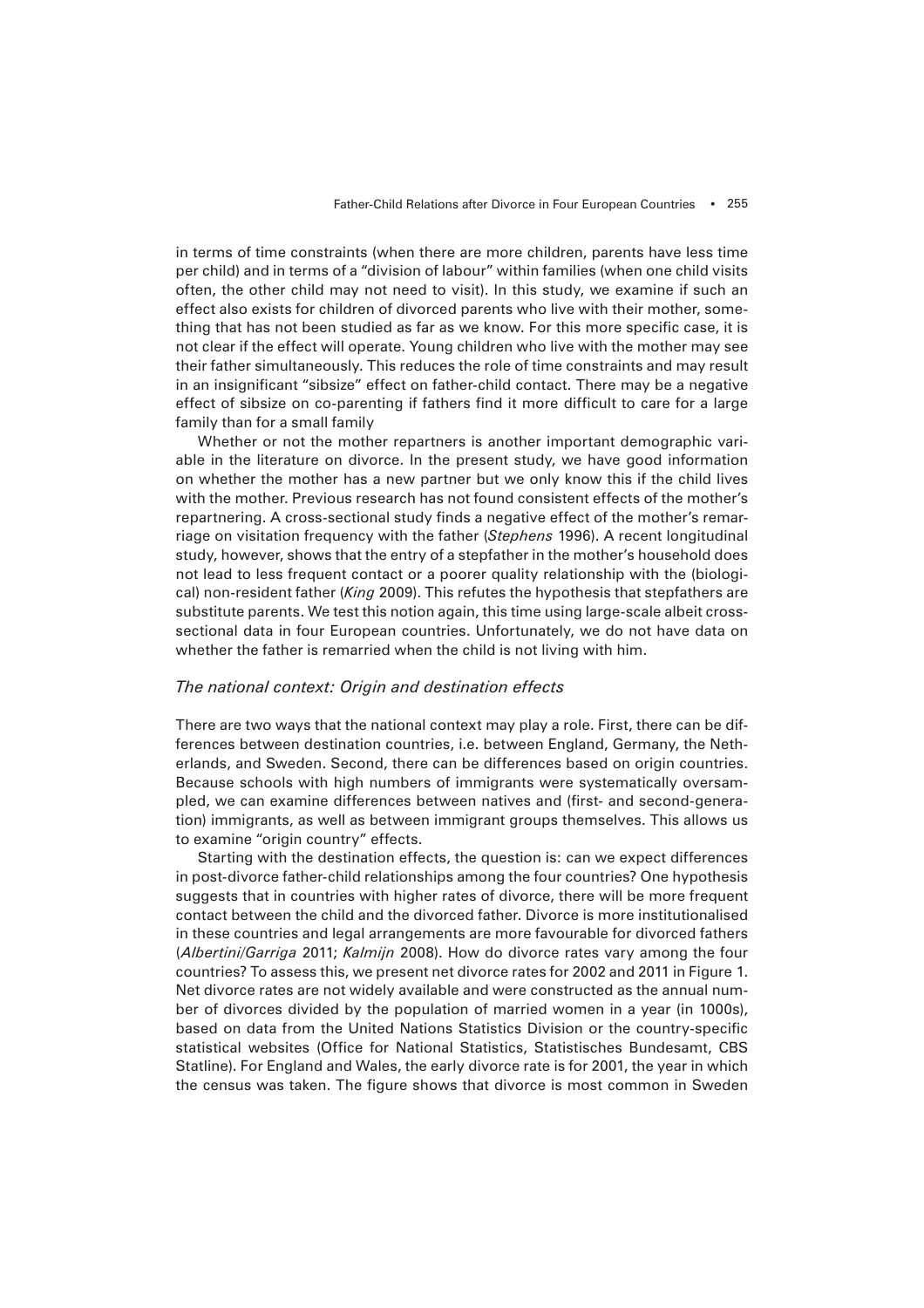



Divorces per 1,000 married women

Note: For England and Wales data refer to 2001; other countries refer to 2002.

Source: United Nations Statistics Division, Office for National Statistics (UK), Statistisches Bundesamt (Germany), CBS Statline (Netherlands)

and England and less common in Germany and the Netherlands. In England, the net divorce rate declined between 2001 and 2011 so that it is now more similar to that in Germany and the Netherlands. Our data were collected in 2010-2011 but the parents may have divorced at an earlier point in time. Hence, to compare divorce rates, we need to look at the entire decade. Based on this line of reasoning, we would expect to find the strongest relationships between fathers and children in Sweden and England, and weaker ties in Germany and the Netherlands.

The four destination countries also differ in their gender roles. Attitudes toward maternal employment are more positive in Sweden and the Netherlands than in England and Germany (*Kalmijn* 2003). The percentage of mothers with young children (under 6) who are employed is also higher in Sweden (76.8) and the Netherlands (77.1) than in Germany (59.7) and the UK (59.1) (OECD website, http://ec.europa. eu/eurostat/data/database, data for 2012). When looking at the division of paid and unpaid work, Sweden stands out as being the most egalitarian (*Knudsen/Waerness* 2008; *Gauthier/DeGusti* 2012). Studies of the time fathers spend on childcare show that fathers are more involved in childcare in Sweden than in Germany and England (*Gauthier/DeGusti* 2012). In sum, when gender roles are the dominant explanation, we would expect Sweden to have the most involved fathers after divorce and Germany and England to have the least involved fathers. The position of the Netherlands will be somewhere in between but is less certain since comparative time diary studies rarely include the Netherlands. Theories about gender roles and the institutionalisation of divorce thus imply a different order of destination countries with respect to father involvement. The comparison between the two high-divorce countries Sweden and England is especially informative in this respect. If gender roles are the dominant mechanism, Sweden will have the most positive post-di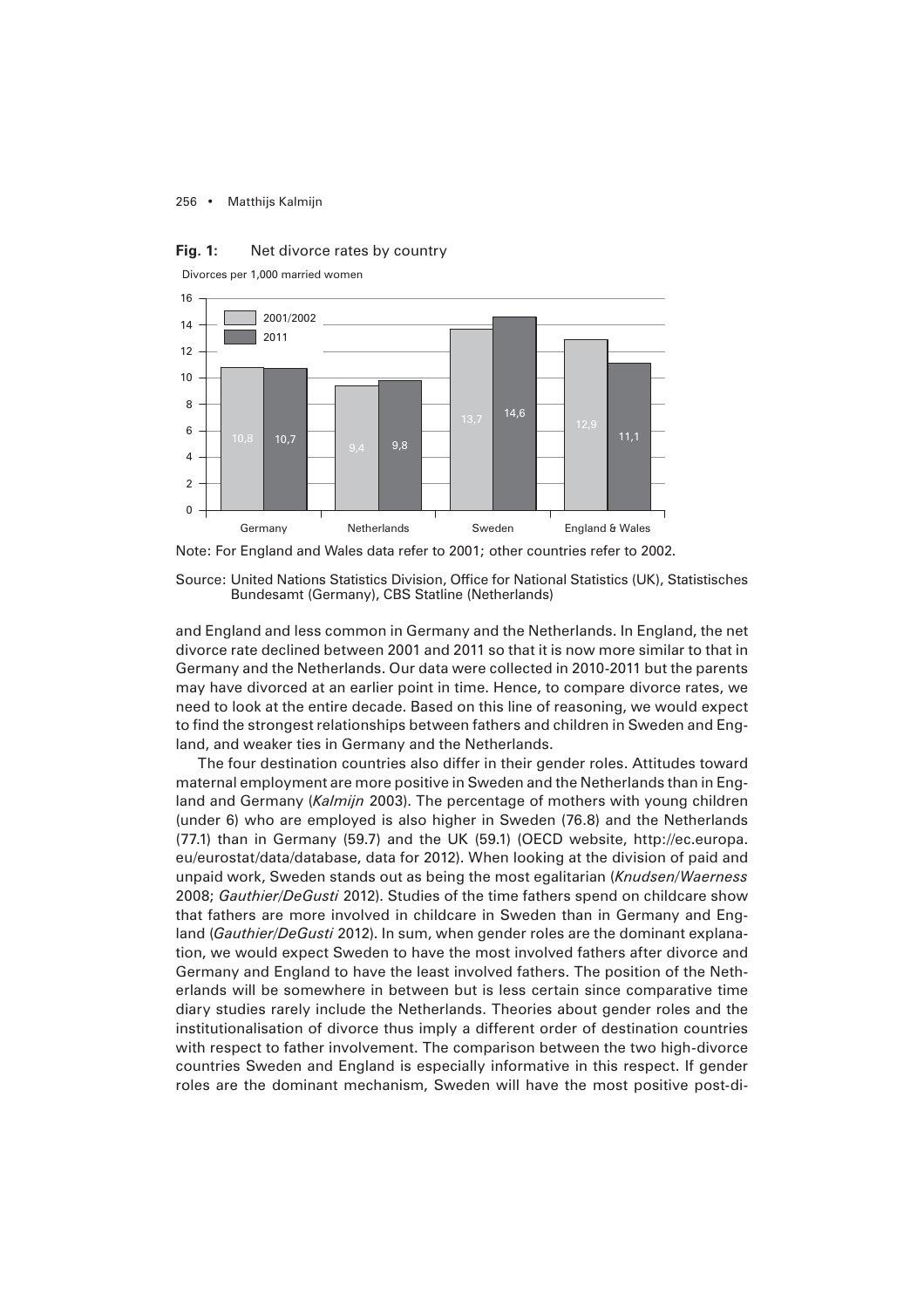vorce father-child relationships, whereas if the institutionalisation effect is dominant, Sweden and England will be similar in this respect.

We now discuss possible differences between immigrants and natives and between the various immigrant groups that make up the European context. Like most other European analyses, we focus on non-western immigrants even though western immigrants are potentially interesting as well. So far, very few studies have analysed post-divorce father-child relationships for immigrants or for ethnic minority groups. Some studies in the US find that black and Hispanic fathers are less involved in their children's lives after divorce than comparable white fathers (*Cheadle*  et al. 2010). Other studies do not find clear differences between major racial groups (*Cooksey/Craig* 1998; *King et al.* 2004; *Manning/Smock* 1999). There are more studies on ethnic and racial differences in child rearing practices but these focus only on intact families (*Pels/Nijsten* 2003; *Yaman et al.* 2010; *Emmen et al.* 2013). Why would we expect differences between immigrants and natives in the strength of the father-child relationship after divorce? First, we can look at gender roles in various immigrant groups. In Muslim countries, there is considerably less support for gender equality than in Western countries (*Norris/Inglehart* 2002). In Latin American and Southern European countries, gender role attitudes are also more traditional but they deviate less from the Western European pattern than Muslim countries (*Kalmijn* 2003; *Norris/Inglehart* 2002). As a result, most immigrant fathers could be less involved in child rearing during marriage and if this is true, they consequently may have weaker ties to their children when they are divorced and the children are adolescents.

Secondly, we can consider the institutionalisation hypothesis. In some of the origin countries – especially Muslim countries – divorce and single parenthood are strongly disapproved of (*Norris/Inglehart* 2002). One would expect that a normal continuation of the father-child relationship after divorce is more difficult when the community disapproves of divorce. In these cases, it is more likely that a divorce coincides with an abrupt discontinuation of contact between the two ex-partners and their respective families. Not all immigrant groups disapprove of divorce and single parenthood, however. Immigrants with African and Caribbean origins in particular are characterised by high levels of single parenthood and high tolerance of divorce (*Kalmijn* 2010). At the same time, however, it has been argued that in these groups, the role of the father in the family tends to be weaker while networks of female friends and kin are more strongly relied upon to provide support in single-mother families (*Sarkisian/Gerstel* 2004; *Stack* 1974). As a result of their more matrifocal orientation, we would expect that the children of African and Caribbean origins will also have a weak relationship to the father after divorce, although for a different reason than is assumed to be true for immigrants from Muslim countries.

Thirdly, economic considerations may play a role. Immigrants from non-western origin countries on average have a weaker economic position in society. Their earnings tend to be lower, they have less education on average, and they are unemployed more often, even when controlling for the influence of education (*Heath et al.* 2008; *Van Tubergen* 2004). The weak economic position of immigrant men not only reduces their chances of marrying and increases their chances for divorce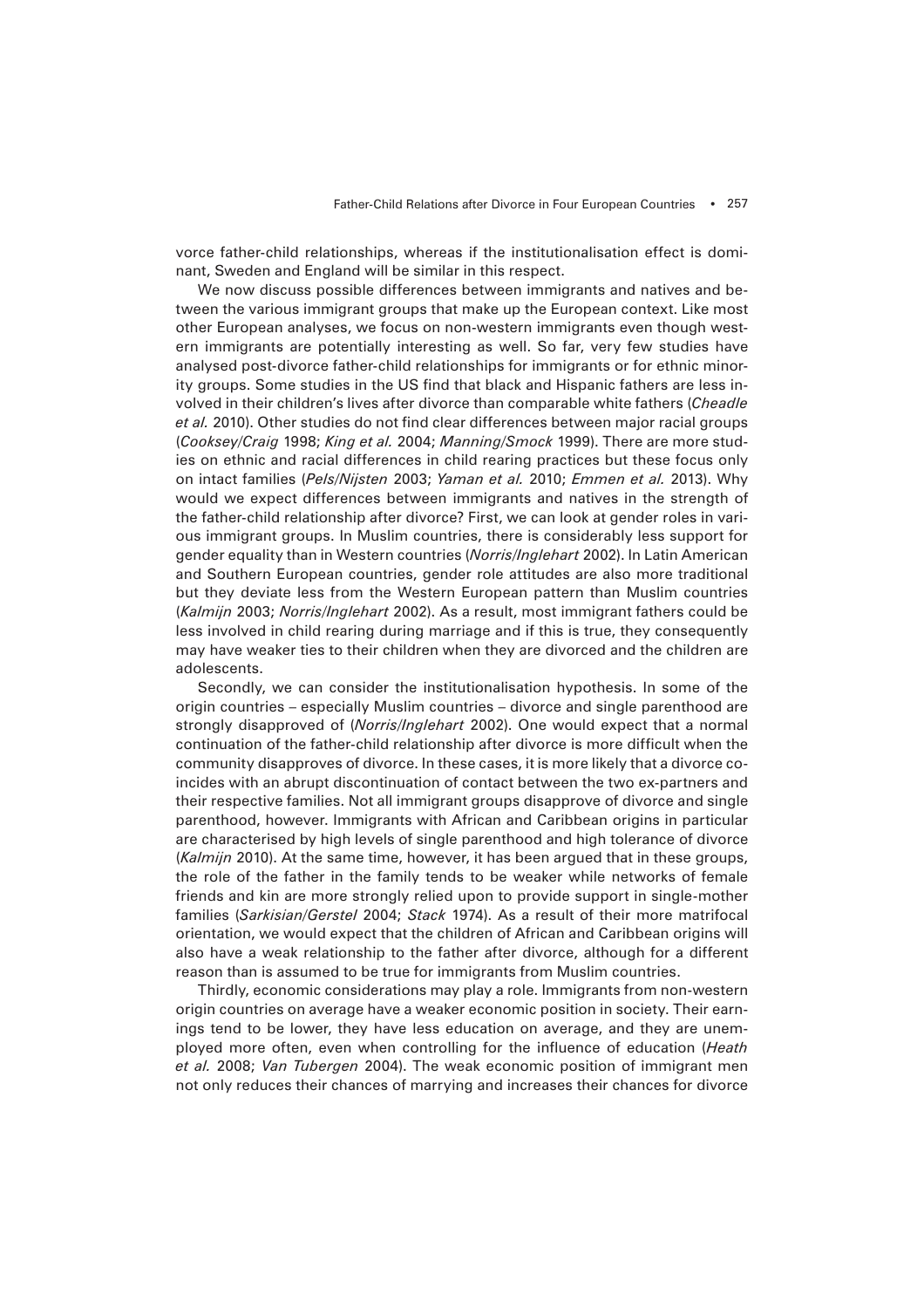(*Edin/Kefalas* 2005; *Lichter et al.* 1992; *Oppenheimer* 2003); it may also weaken the position of the father in the post-divorce family. When fathers have few economic resources, they will be less likely to pay child support and this may limit the degree to which they remain involved in the child's life (*Arditti/Keith* 1993; *Hofferth et al.* 2010). Economically disadvantaged fathers are also less able to provide a stable and comfortable place for their children to live, which would reduce the options for coparenting. It is therefore important to estimate the effect of immigrant background while controlling for the family's socioeconomic status. While we have multiple indicators of socioeconomic status in our data, we do not have data on the income situation of the absent father. As a result, the net effects of immigrant background should not entirely be interpreted from a cultural perspective; residual economic causes for the differences between natives and immigrants may still play a role.

# **3 Data and method**

The CILS4EU data were collected in four countries. About 100 secondary schools were randomly chosen per country and two (randomly chosen) classes in each school were used (*Kalter et al.* 2012). The focus was on year 10 pupils in England, year 9 in Germany, year 3 of secondary schools in the Netherlands, and year 8 in Sweden. The children were about 14 years old in each country. Schools with high proportions of immigrants were systematically oversampled via a stratified sampling scheme to ensure a large enough sample of immigrants. Based on the percentage of immigrants in a school, four strata were constructed and random samples of schools were drawn within these strata. To solve the problem that schools may not be willing to participate, a replacement strategy was used where each school was matched to a replacement school that would be approached if the initial school did not respond. This is similar to the procedures used by other international school studies such as PISA and TIMMS. After replacement, response at the school level was 65.6 percent in England, 98.6 percent in Germany, 91.7 percent in the Netherlands, and 76.8 percent in Sweden (where no replacement procedure was used).

From the original data, we selected children whose parents were divorced or separated. Parents who never lived together were not included. When children had divorced parents, they were first asked about their primary home, i.e., the home where they live most of the time. Next, they were asked about living in another home. It was assessed how often the child lived in this secondary home and with whom. We generated a variable indicating whether the child lives with the father and a variable whether the child lives with the mother. Living with a parent is defined as living with that parent in the primary household or living with that parent in a secondary household *for at least half of the time.* Cross-classifying these variables yields four categories: living primarily with the mother, living primarily with the father, living with both in two different households, and living with neither parent. In this definition, co-parenting means living with each of the two parents for half of the time. There are children who stay over once a week with the father but we do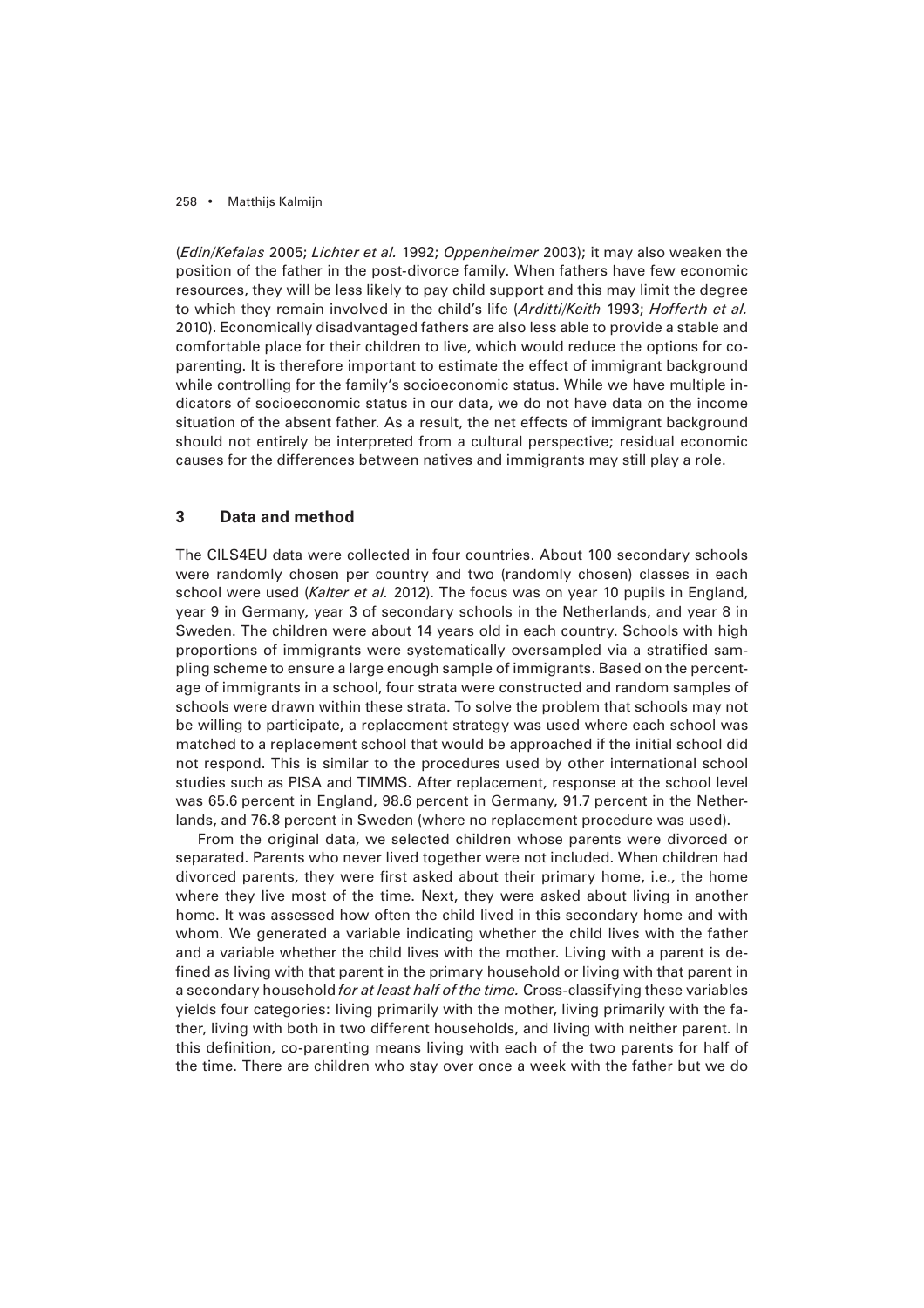not regard this as co-parenting even if the children regard this as their secondary household. This will be captured in the contact measure, however.

Living arrangements were analysed with a multinomial logit model where the baseline category is living primarily with the mother. Secondly, we defined contact as the frequency of face-to-face contact with the biological father. This was recoded to missing for children who primarily live with their father (in which case there is no variation in contact). Categories were: every day, once or a couple of times per week, once or a couple of times per month, less often, and never. The variable was analysed with an ordinal logit model. Thirdly, we used a question about how well the respondent gets along with the father. The respondent could choose among the following options: very well, well, not so well, and not well at all. This variable was also analysed with an ordinal logit model. The question about quality was not asked if there had never been any contact with the father.

The following socioeconomic variables were used as independent variables: (a) a variable indicating whether the mother works for pay, (b) the family status, which is composed of four variables: father's educational level (coded from 0 for no education to 3 for tertiary), mother's educational level (also coded from 0 to 3), father's occupational status, and mother's occupational status. Education was asked via three separate questions, one for each level (primary, secondary, tertiary). It was assumed that if a student answers "don't know" to a level, the parent did not complete that level. A student who answers "don't know" to all three questions or does not answer for other reasons to any question is assigned to missing. The correlation between the father's and mother's education, thus measured, was 0.53, which gives us confidence in the operational definition. If a mother does not work and the child does not list mother's past occupation, we impute the country-specific mean. Note that a dummy for employment status is included and most missings are due to non-working mothers. Occupations were coded in ISCO-08 (International Socio-Economic Index of Occupations) and recoded to ISEI status scores (*Ganzeboom et al.* 1992). To create a family status scale, each of the individual status variables was standardised and the mean of the four variables was taken. The scale we constructed is the average of the valid items. We worked with an index in order to use as much information as possible and to reduce the number of missing cases in the regression model. Not all children know the socioeconomic characteristics of their parents. Missings were 6.9 percent for mother's education, 15.3 percent for father's education, 6.2 percent for mother's occupation (for working mothers), and 22.6 percent for father's occupation. An alternative would be to use multiple imputation while using individual status components in the models. This is not preferred because we have no specific hypotheses about which component of status is the most influential.

The following demographic variables were used: (a) the age of the child, (b) the sex of the child, (c) the number of siblings in the (primary) household, (d) whether (or not) the mother is living with a new partner. The repartnering variable was included in a separate model where children who primarily live with the father and children who live with neither parent are excluded. In these cases, no information on repartnering is available.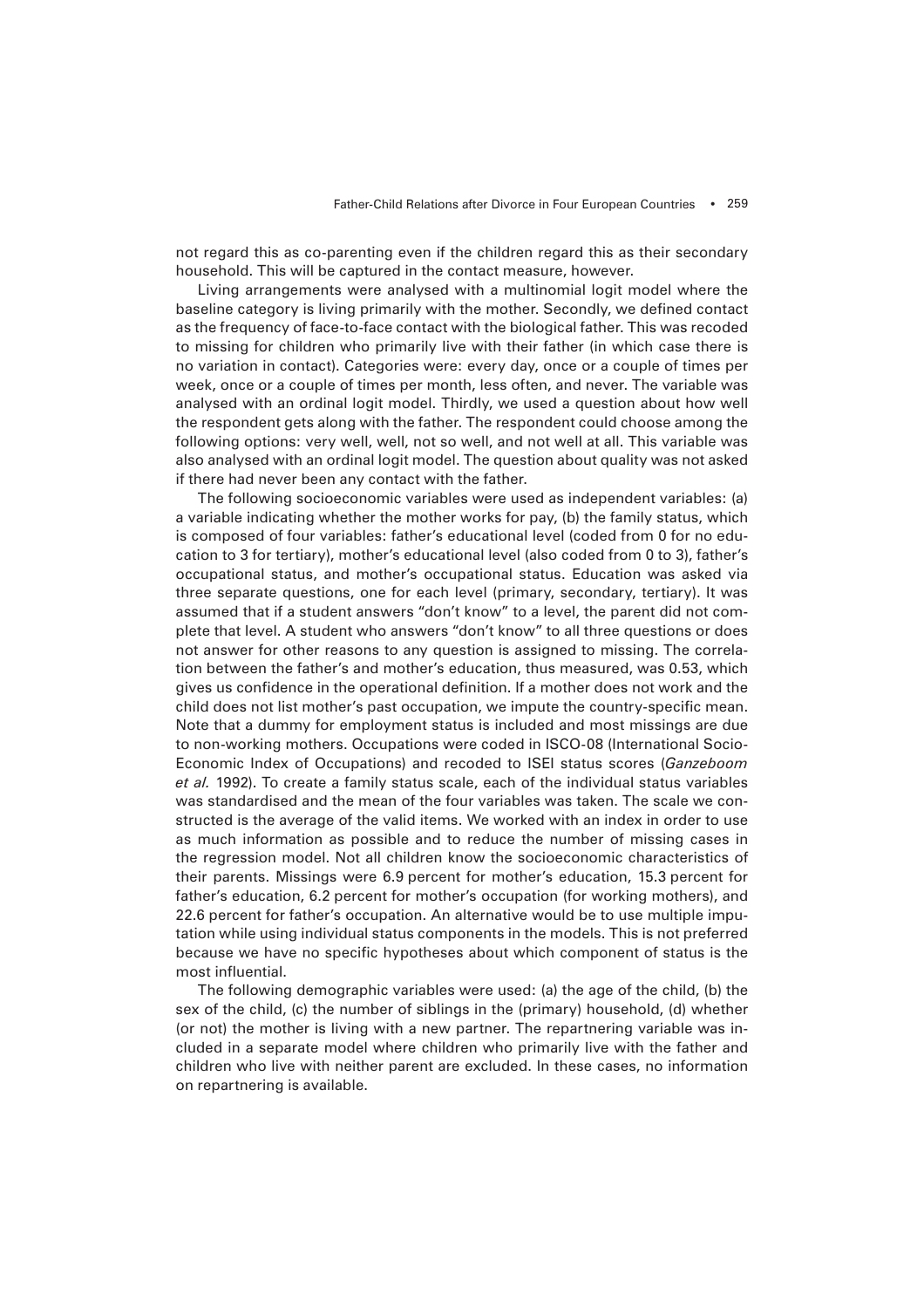|                                              | Mean  | Standard deviation | Min          | Max  |
|----------------------------------------------|-------|--------------------|--------------|------|
| Mother employed                              | 0.77  | 0.42               | $\Omega$     |      |
| Family status index                          | 0.00  | 1.00               | $-3.65$      | 2.73 |
| Daughter versus son                          | 0.52  | 0.50               | $\Omega$     |      |
| Age of child                                 | 14.48 | 0.67               | 13           | 18   |
| Number of siblings                           | 1.29  | 1.21               | $\Omega$     | 9    |
| Mother new partner                           | 0.31  | 0.46               | $\Omega$     |      |
| Germany (vs England)                         | 0.26  | 0.44               | $\Omega$     |      |
| Sweden (vs England)                          | 0.28  | 0.45               | $\Omega$     |      |
| Netherlands (vs England)                     | 0.22  | 0.41               | $\Omega$     |      |
| Immigrant child (1 <sup>st</sup> generation) | 0.08  | 0.28               | <sup>0</sup> |      |
| Immigrant child (2 <sup>nd</sup> generation) | 0.24  | 0.43               | $\Omega$     |      |
| Both parents foreign                         | 0.13  | 0.33               | $\Omega$     |      |
| Only father foreign                          | 0.08  | 0.27               | <sup>0</sup> |      |
| Only mother foreign                          | 0.04  | 0.19               | $\Omega$     |      |

# **Tab. 1:** Descriptives of variables used in the analyses ( $N = 4524$ )

Source: Own calculations based on CILS4EU, 2010/2011

The following contextual variables are used. First, we include variables for the country of destination. Second, we consider a variable that makes a distinction between "native" children (i.e. native-born children of two native-born parents) and "immigrant" children (i.e. the native-born children of immigrants and foreign-born children who came to the destination before or during the school ages). We make an additional distinction between 1<sup>st</sup> and 2<sup>nd</sup> generation children and we pay special attention to children of mixed parentage: children who have one native-born parent and one foreign-born parent. Finally, we consider immigrant groups, defined on the basis of the country of birth of the mother. If the mother was native-born, the country of birth of the father was used. We distinguish seven regions, following often used classifications of world regions: Southern Europe, Eastern Europe, the larger Middle East (including Northern Africa), Asia, Sub-Saharan Africa, Latin America, and the Caribbean. The means and standard deviations of the independent variables are presented in Table 1.

# **4 Findings**

Before presenting the regression results, it is interesting to see how often children of divorced parents live with the mother, the father, or both. In Table 2, we present these statistics separately for each of the four countries. The percentages are weighted to correct for the oversampling of schools with high numbers of immigrant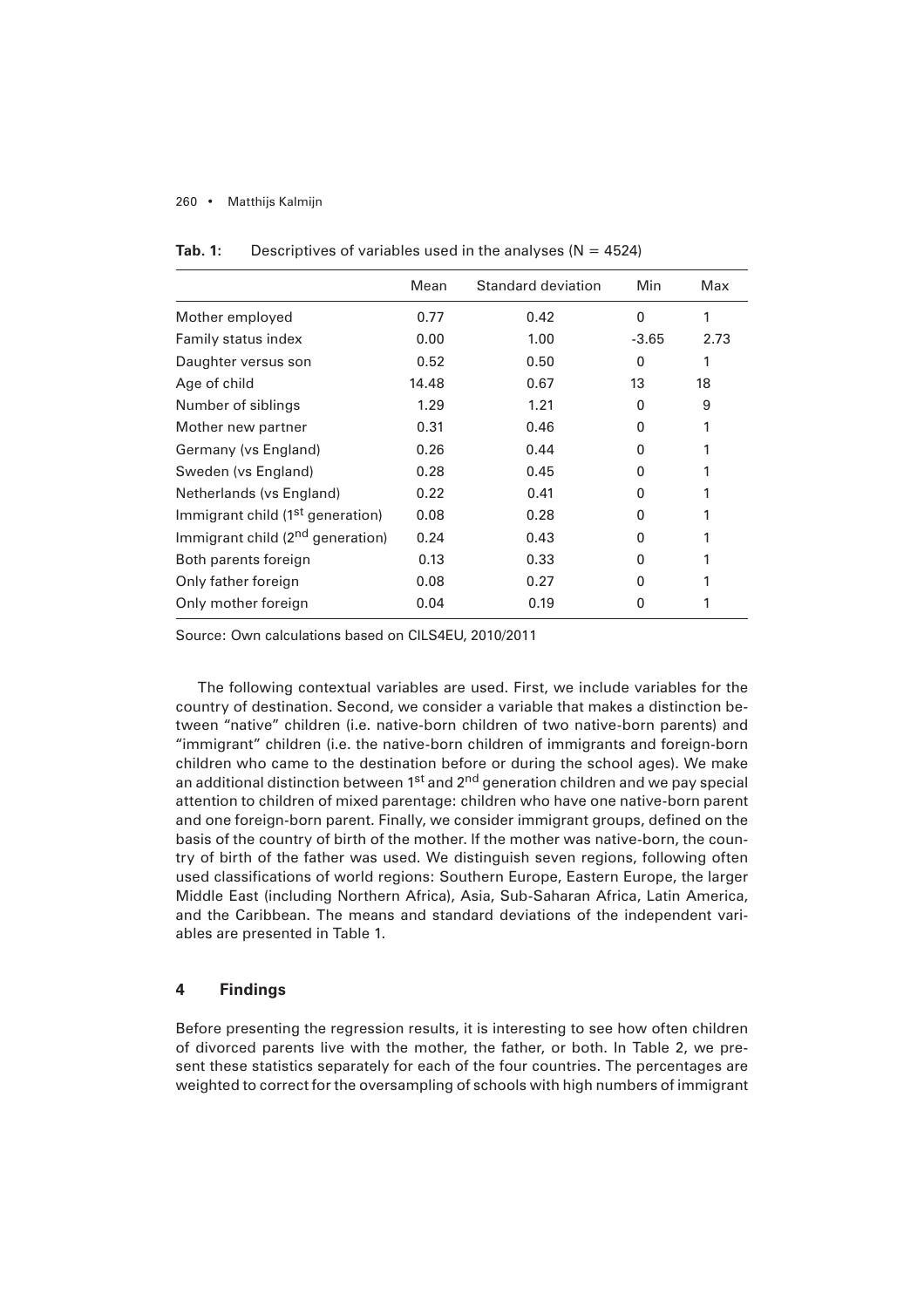children. Co-parenting is most common in Sweden: about 36 percent of Swedish children have a co-parenting arrangement. In the Netherlands, 18 percent of the children live in two parental homes. This corresponds well with an earlier study for the Netherlands where it was found that 17 percent of 10-16 year-olds lived in a coparenting arrangement after divorce (*Spruijt/Duindam* 2009). Co-parenting is least common in England and Germany (about 10 percent). In all countries, however, the majority of children live primarily with their mother. A small minority of children live primarily with the father and even fewer children live without a parent.

For children who do not primarily live with their father, we examined how often they have been in contact with their father (Table 2). Overall, about 40 percent of the children have at least weekly contact with their father, which is a substantial number. There is much heterogeneity, however. About one in six (18 percent) respondents say they *never* see their father. This is a substantial minority. The no-contact category is smallest in Sweden, larger in the Netherlands, and largest in England and Germany where about one in five children never have contact with the father.

|                                    | England | Germany | Netherlands | Sweden | Total | N     |
|------------------------------------|---------|---------|-------------|--------|-------|-------|
| Living arrangement                 |         |         |             |        |       |       |
| With mother                        | 74.3    | 70.5    | 70.6        | 51.6   | 70.7  | 3,091 |
| Co-parenting                       | 10.9    | 9.8     | 17.6        | 36.0   | 12.8  | 786   |
| With father                        | 9.5     | 12.9    | 6.4         | 7.6    | 10.6  | 389   |
| With neither                       | 5.3     | 6.8     | 5.4         | 4.8    | 6.0   | 271   |
| Total                              | 100.0   | 100.0   | 100.0       | 100.0  | 100.0 | 4,537 |
| Contact with father (face-to-face) |         |         |             |        |       |       |
| Never (1)                          | 18.9    | 20.7    | 14.2        | 8.0    | 18.4  | 678   |
| Less often (2)                     | 17.7    | 16.5    | 8.7         | 15.8   | 16.2  | 717   |
| Monthly (3)                        | 20.9    | 27.8    | 32.4        | 21.6   | 25.1  | 941   |
| Weekly (4)                         | 34.4    | 26.4    | 39.2        | 39.3   | 31.8  | 1,376 |
| Daily (5)                          | 8.1     | 8.6     | 5.5         | 15.2   | 8.6   | 415   |
| Total                              | 100.0   | 100.0   | 100.0       | 100.0  | 100.0 | 4,127 |
| Perceived quality                  |         |         |             |        |       |       |
| Gets along:                        |         |         |             |        |       |       |
| Not well at all (1)                | 3,3     | 2.2     | 3.0         | 3.0    | 2.8   | 128   |
| Not so well (2)                    | 11.8    | 12.1    | 11.8        | 9.5    | 11.8  | 432   |
| Well $(3)$                         | 38.6    | 34.0    | 43.9        | 40.5   | 37.3  | 1,484 |
| Very well (4)                      | 46.3    | 51.6    | 41.3        | 47.1   | 48.2  | 1,753 |
| Total                              | 100.0   | 100.0   | 100.0       | 100.0  | 100.0 | 3,797 |

**Tab. 2:** Descriptive analyses of father-child ties after divorce in four countries

Note: Values refer to coding in ordinal logit models.

Source: Own calculations based on CILS4EU, 2010/2011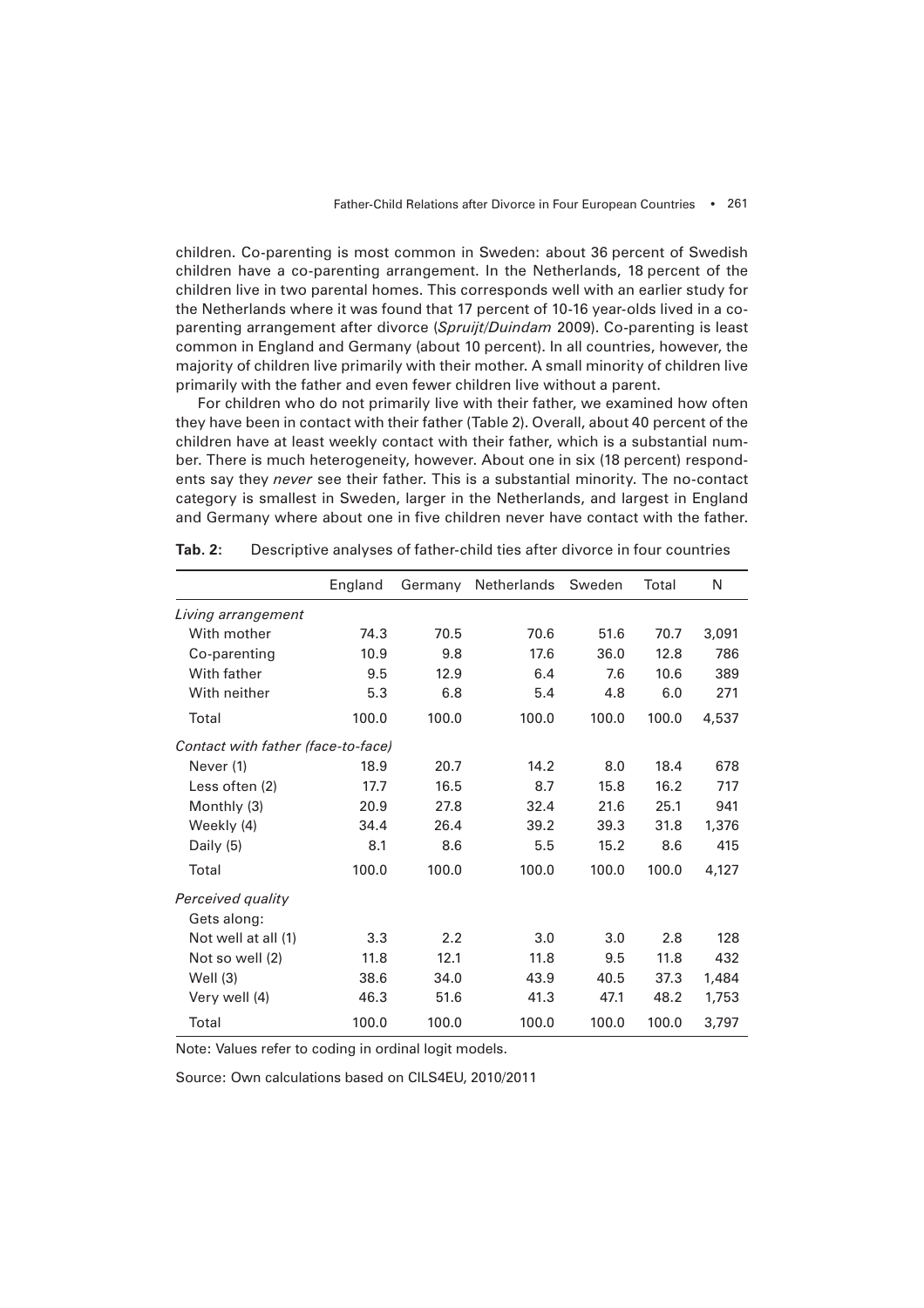Whether the relationships in these cases are hostile, estranged, or simply neutral and non-existent is not known, nor do we know how these children feel about the father that they never see. Note that the percentage of 18 is based on children who do not live with their father. When we consider all children of divorced parents, 16 percent never see their father.

The large majority of children of divorced parents say they have a good or very good relationship with their father (Table 2). However, a significant minority – about 15 percent in each country – does not have a good relationship with the father (based on children who have contact). It is also of some interest to examine the association between contact and quality. Table 3 shows that there is a positive association, as one would expect. The correlation between contact and quality (when coded "as is") is +.33, which is reasonable but not very strong. When we look at the table in detail, we see that there is a significant group of children with a mismatch between quality and contact. Of children who qualify the relationship as very good, 9 percent see their father less than once a month. Of children who qualify the relationship as good, 19 percent see their father less than once a month. These numbers point to a possible source of deprivation in children's post-divorce lives.

|                           |           |       | Perceived quality ("gets along ") |                 |       |
|---------------------------|-----------|-------|-----------------------------------|-----------------|-------|
| Contact<br>(face-to-face) | Very well | Well  | Not well                          | Not well at all | Total |
| Daily                     | 459       | 240   | 46                                | 6               | 751   |
|                           | 26.2      | 16.2  | 10.7                              | 4.7             | 19.8  |
| Weekly                    | 742       | 549   | 95                                | 12              | 1,398 |
|                           | 42.4      | 37.0  | 22.0                              | 9.5             | 36.9  |
| Monthly                   | 401       | 416   | 105                               | 17              | 939   |
|                           | 22.9      | 28.1  | 24.3                              | 13.4            | 24.8  |
| Less often                | 149       | 277   | 186                               | 92              | 704   |
|                           | 8.5       | 18.7  | 43.1                              | 72.4            | 18.6  |
| Total                     | 1,751     | 1,482 | 432                               | 127             | 3,792 |
|                           | 100       | 100   | 100                               | 100             | 100   |

**Tab. 3:** The association between contact with the father and perceived quality: Column percentages

Note: Weighted numbers. If there has never been any contact, no question was asked about quality.

Source: Own calculations based on CILS4EU, 2010/2011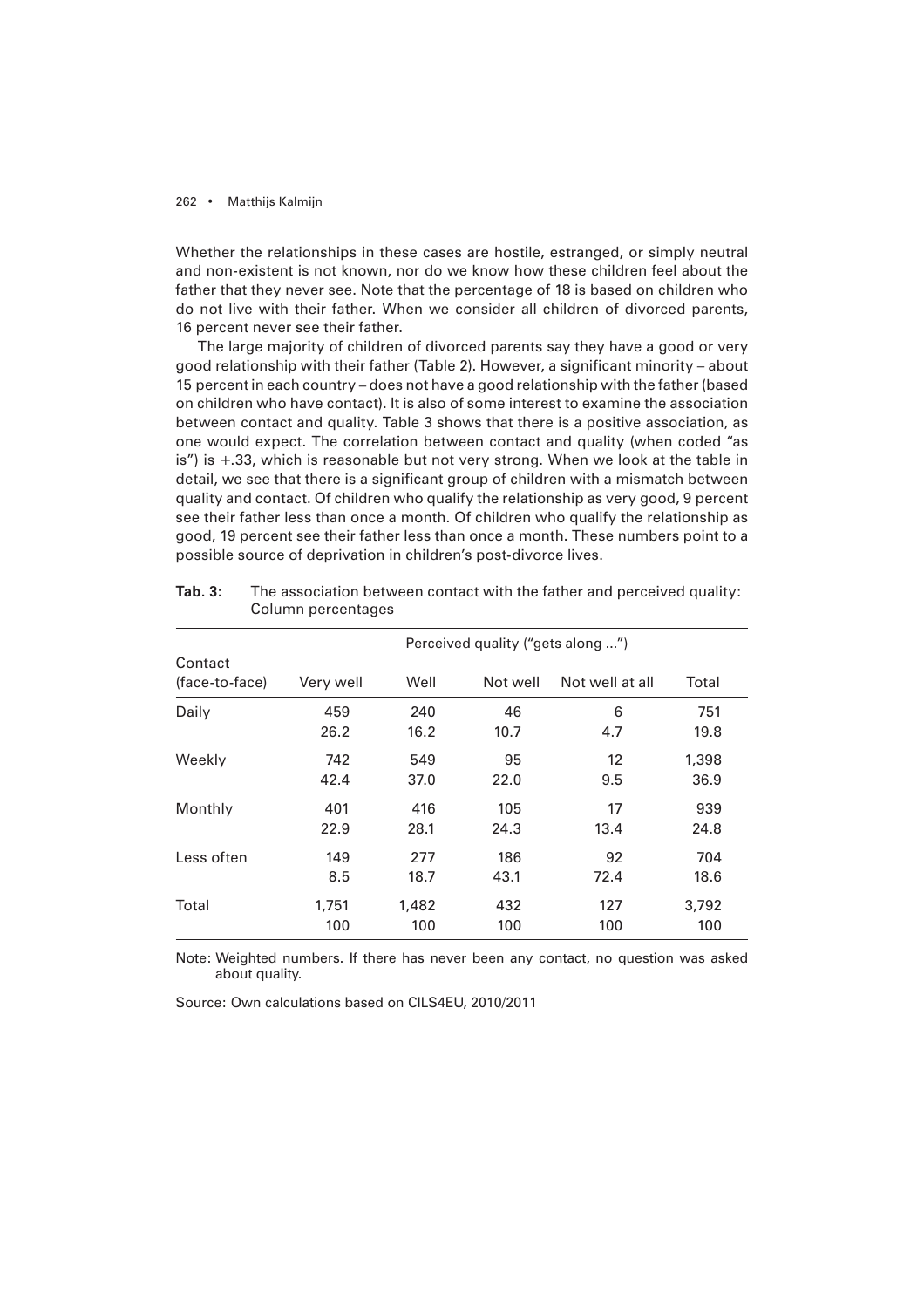# *Determinants of living arrangements*

We now turn to an analysis of the determinants of living arrangements. In Table 4, we present the estimates of the multinomial regression model. Living primarily with the mother serves as the comparison group. In all regression models, the standard errors are corrected for the clustering of students in schools. Moreover, all models contain controls for the sample stratum but these effects are not presented in the tables.

The socioeconomic variables have significant effects on living arrangements after divorce. In line with expectations, we find that children from high-status families are more likely to have a co-parenting arrangement. There is no effect of socioeconomic status on living primarily with the father. In addition we find that children are more likely to have a co-parenting arrangement when the mother works for pay. This too is in line with our hypothesis. And again, we find that the effect of employment on living primarily with the father is not as expected; the effect is negative rather than positive. In sum, the socioeconomic effects are as expected for co-parenting but they are not as expected for living primarily with the father. Perhaps the tendency to not live with the mother – which is a small minority – is dependent on more specific circumstances such as the mother's health or personality.

We now discuss the demographic effects on living arrangements. Gender and age differences are substantial. Daughters are less likely to live in a co-parenting

|                                        | Co-parenting |       | With father |       | Without parents |        |
|----------------------------------------|--------------|-------|-------------|-------|-----------------|--------|
|                                        | b            | p     | $\mathsf b$ | p     | $\mathsf{b}$    | p      |
| Mother employed                        | $.431*$      | (.00) | $-.820*$    | (.00) | $-.222$         | (.15)  |
| Family socioeconomic status            | $.304*$      | (.00) | $-.014$     | (.82) | .053            | (.43)  |
| Daughter versus son                    | $-.270*$     | (.00) | $-.383*$    | (.00) | $-.294*$        | (.02)  |
| Age of child                           | $-.297*$     | (.00) | $.220*$     | (.01) | .118            | (.28)  |
| Number of siblings                     | .033         | (.37) | $-.047$     | (.36) | $-.254*$        | (0.01) |
| Germany (vs England)                   | .125         | (.47) | .276        | (.13) | $-0.569*$       | (.01)  |
| Sweden (vs England)                    | $1.472*$     | (.00) | $.378*$     | (.04) | $-0.086$        | (.65)  |
| Netherlands (vs England)               | $.530*$      | (.00) | $-.191$     | (.34) | .223            | (.21)  |
| Immigrant (1 <sup>st</sup> generation) | $-2.386*$    | (.00) | $-.335-$    | (.09) | .300            | (.13)  |
| Immigrant (2 <sup>nd</sup> generation) | $-.867*$     | (.00) | $-0.157$    | (.25) | $.319*$         | (.04)  |
| Constant                               | $-.041$      | (.74) | .042        | (.81) | $-137$          | (.54)  |
| N                                      | 4,524        |       |             |       |                 |        |
| Model Chi <sup>2</sup>                 | 678.7*       |       |             |       |                 |        |

**Tab. 4:** Multinomial regression of living arrangements after divorce

Note: p-values in parentheses. Reference is living primarily with mother. See text for definition of co-parenting.

 $~p$  < 0.10,  $\frac{*}{p}$  < 0.05

Source: Own calculations based on CILS4EU, 2010/2011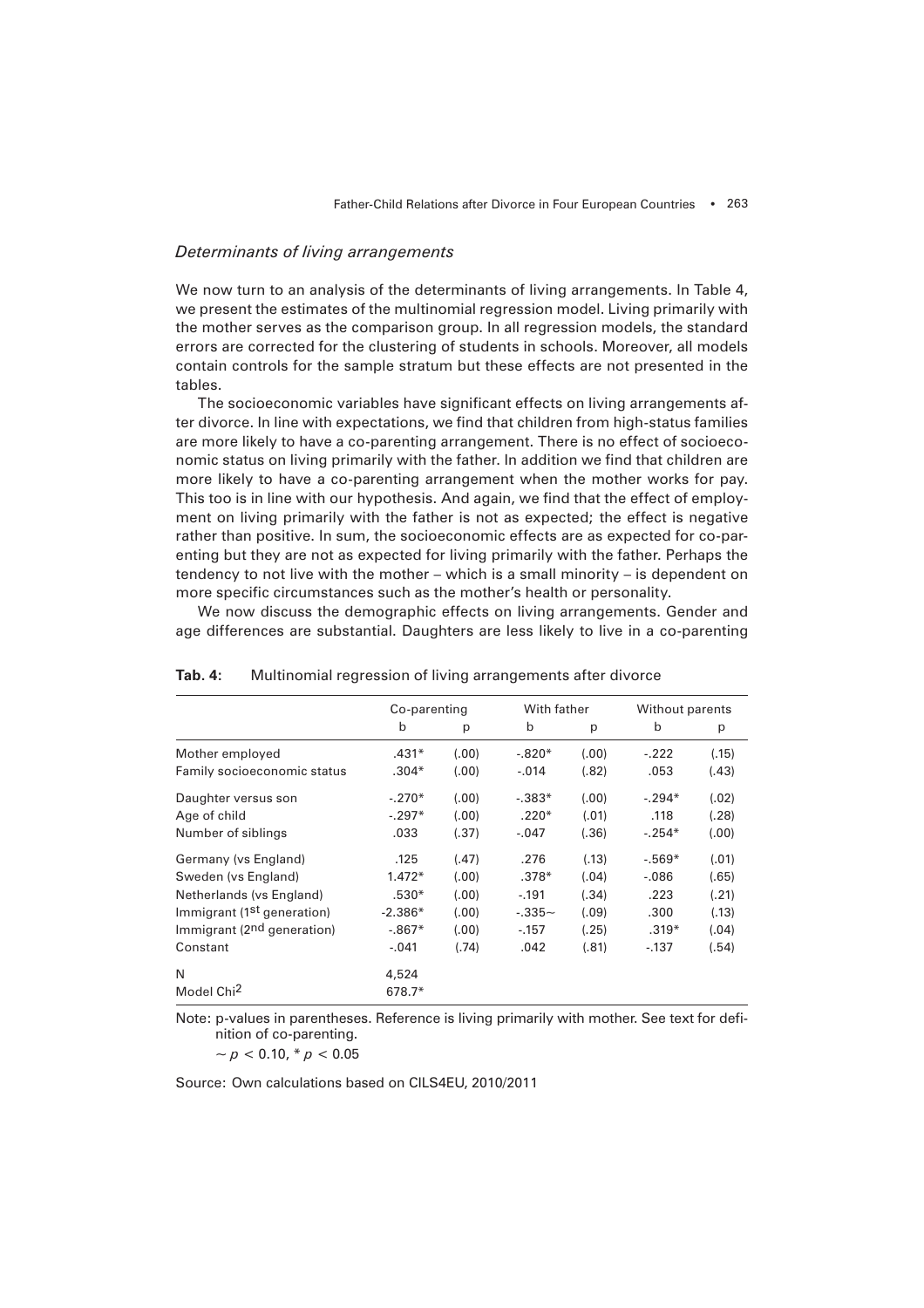arrangement and this applies even more to living primarily with the father. These effects are in line with expectations. Older children are less likely to live in a coparenting arrangement. We find no effects of the number of siblings except on living without parents, which is less common in large families. Presumably, arranging such a situation may be more complicated when there are many children.

Contextual differences are substantial as well. Co-parenting is most common in Sweden and more common in the Netherlands than in England and Germany. Living primarily with the father is more common in Sweden as well. There are also differences between natives and immigrants. Children of immigrants are much less likely to live with their father after divorce. This applies most strongly to coparenting. A clear generational difference is found as well, with second-generation children being more likely to have a co-parenting arrangement than first-generation immigrants. The contrast between the generations for co-parenting is significant (X<sup>2</sup> = 13.9, p < .01). This is consistent with standard notions from assimilation theory since co-parenting is a recently developed arrangement in western societies to which immigrant groups may adapt as they become more integrated in the host society. Finally, second-generation immigrants are more likely to live with neither parent after divorce. The more important role of the extended family (e.g. grandparents) in immigrant groups may play a role here. Since living with neither parent is often associated with poverty *(Hynes/Dunifon* 2007) and with poorer child wellbeing compared to other non-standard families (*Sun* 2003), this effect may be an important disadvantage that immigrant children face while growing up.

## *Determinants of contact and quality*

The models for contact and quality are presented in Table 5 and 6 respectively. The models for contact exclude children who primarily live with their father. In these cases, contact is probably daily and does not vary. To examine if the determinants affect contact primarily through co-parenting, we also estimated the model again while excluding children with co-parenting. In this model, the outcome is contact with a *non-residential* father. The approach is the same for quality in Table 6, except that children who never have contact with the father were not asked about the quality of the tie so these are missing.

We first see that children from high-status families have more frequent contact with their divorced father and perceive the quality of the tie to be better. These findings are in line with our expectations. The quality of the relationship with the father is also better in high-status families that divorce. Contact is more strongly affected by status than quality. We also find that when the mother works, the child sees the father more often and the quality of the tie with the father is better. This last effect is not as expected but may be a product of more frequent contact with the father when the mother works: more contact may improve the relationship. Both effects on contact – of socioeconomic status and mother's employment – are still significant when we limit the sample to children who primarily live with the mother (Model 5). Hence, the effects are not solely a product of more frequent co-parenting in high-status families.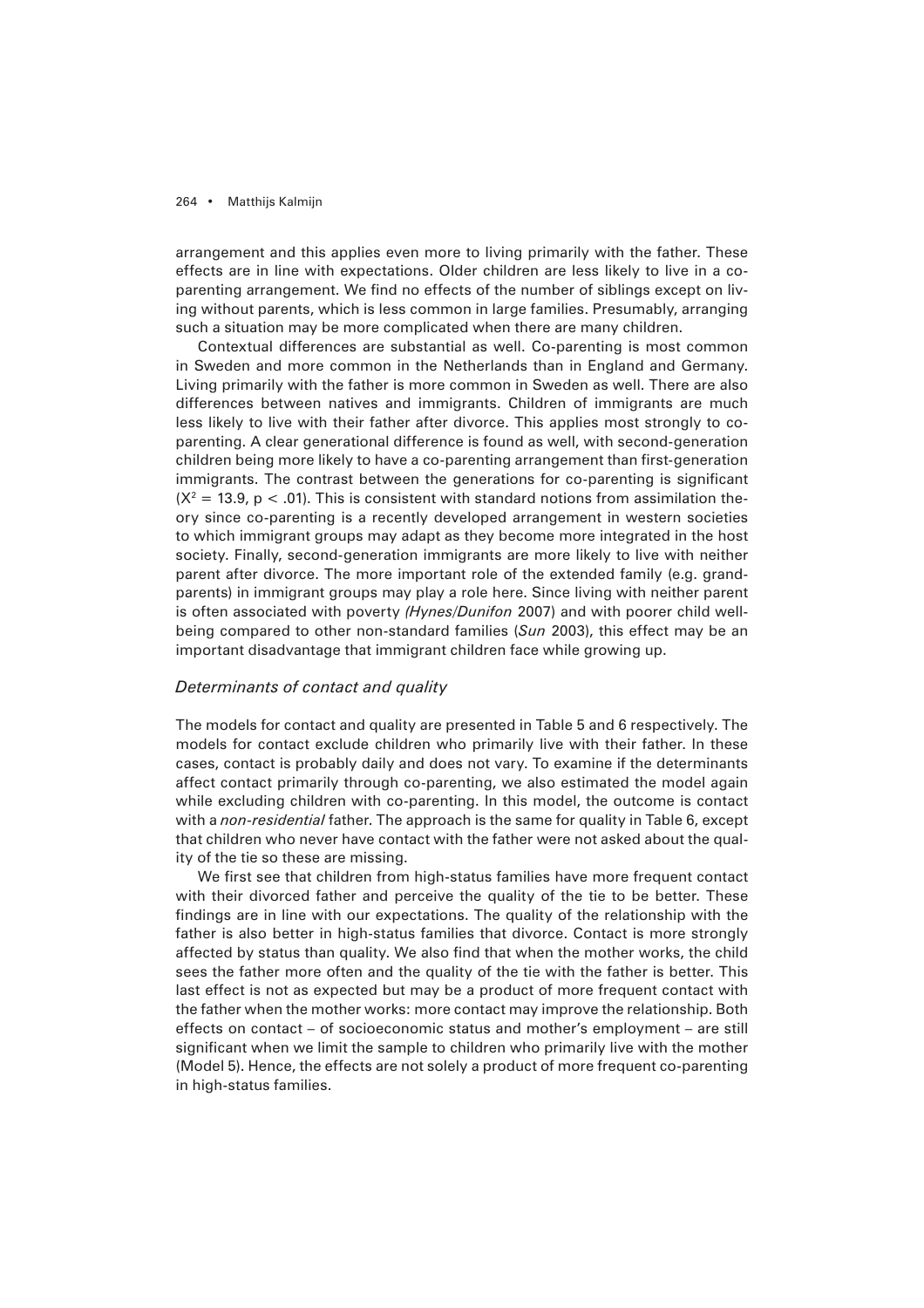Sons are more likely to have contact with their divorced father than daughters and they also perceive the quality of the relationship to be better. What happens when we control the effect of child gender on contact for the effects of the quality of the relationship with the father and the mother? In a linear regression model for the contact scale, the gender effect is  $b = -0.24$  without controls and  $b = -0.07$  with controls ( $p = .02$ ). In other words, a large part of the gender difference in contact has to do with differences in the way sons and daughters assess the relationship with the father. However, even for children who assess the quality of the relationship with the father as similar, sons more often see their father than daughters. This suggests that the gender difference is in part also due to the preferences and behaviours of the father, but the children's own role seems to be the more important one.

The other demographic variables have mixed effects. There is no effect of the number of siblings. Older children are less likely to see their father than younger children and more likely to assess the quality as poor. The most interesting finding is the effect of repartnering. When the mother lives with a new partner, children have less frequent contact with their divorced father than when the mother lives without a partner. The quality of the relationship with the father is not affected, however. This provides mixed evidence for the notion that stepfathers are substitutes. In terms of contact this may be true, but not in terms of what the father means to the child. The negative effect of the stepfather on contact with the biological father is the same when we limit the sample to children who primarily live with their mother (Model 5).

Are there contextual differences in contact and quality? Table 5 suggests that contact with the divorced father is most frequent in Sweden, least frequent in Germany, with England and the Netherlands in between. These differences are partly due to differences in living arrangements. When we focus on children who primarily live with their mother (Model 5), Sweden no longer stands out. In this model, Germany stands out as a country where divorced fathers have the least frequent contact with their children. Note that there are no differences in the quality of the father-child relationship among the countries.

Are there differences in father-child relationships between immigrants and natives, between immigrant generations, and between immigrant groups? In Model 1, we first see that immigrant children are less likely to have frequent contact with their divorced father than natives. The effect is especially pronounced for the first generation. This raises the question of whether the gap we find is a phenomenon that is limited to the first generation. When looking at the effect for the second generation, this appears not to be true. The effect is  $b = -0.31$  which shows that second-generation children have a 27 percent lower odds to have frequent (e.g. at least weekly) rather than less frequent (e.g. less than weekly) contact compared to native-born children of native parents.<sup>1</sup> Similar effects are found for the quality of the relationship. First and second-generation immigrant children evaluate the relationship with their divorced father more negatively than native born children of native origins.

Formally, this means that the odds of being in contact category j > k rather than in contact category  $i \leq k$  are 27 percent lower for second-generation immigrants.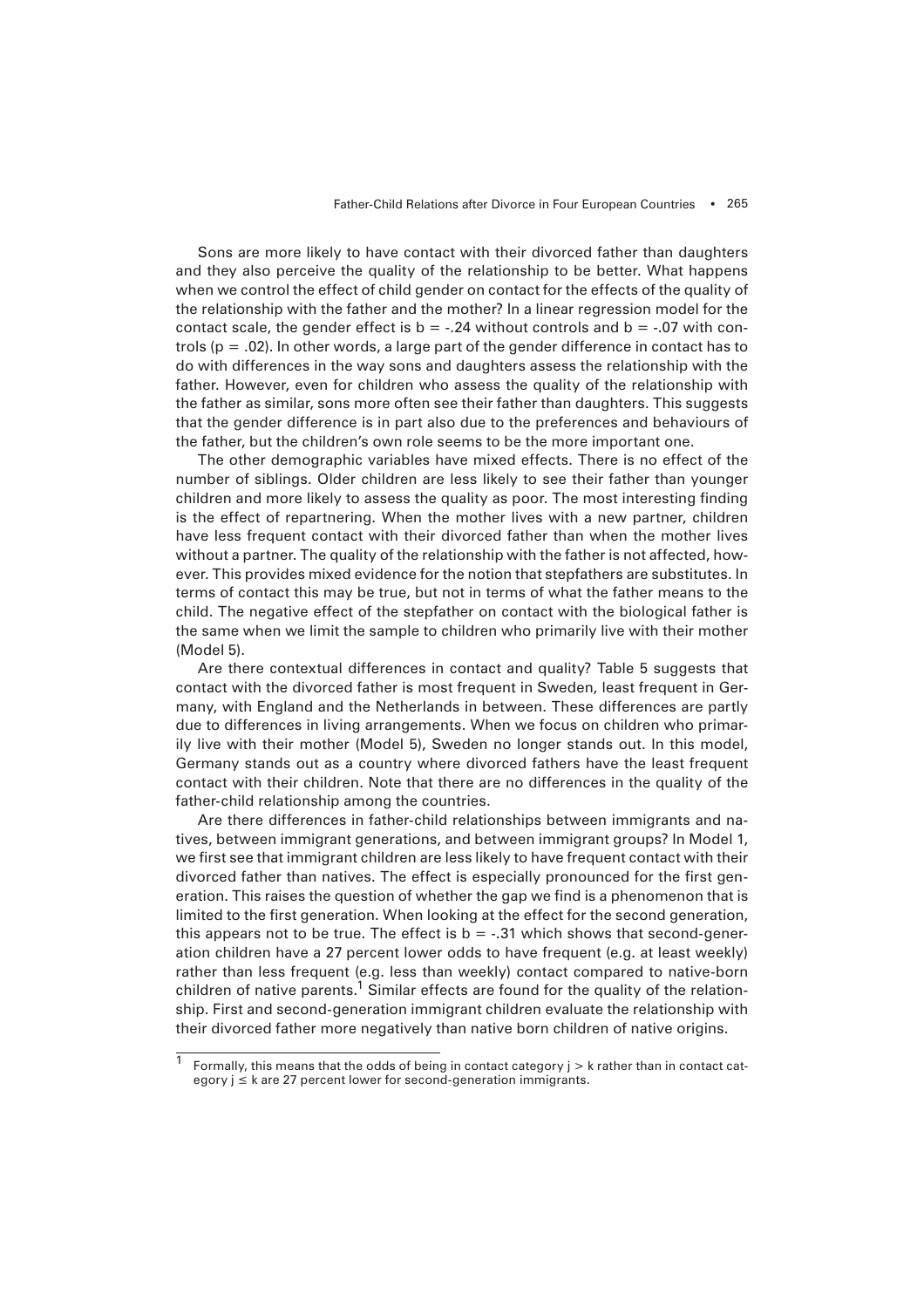| Ordered logit regression of face-to-face contact with father after divorce<br>Tab. 5:                                                                                                                                                                                    |                                                                                                                                                                            |                  |                                                |                                    |                                                                                                                                                                                                       |                     |                                                                                                                                                                                                                                                                                       |                              |                                                                                                                                 |               |
|--------------------------------------------------------------------------------------------------------------------------------------------------------------------------------------------------------------------------------------------------------------------------|----------------------------------------------------------------------------------------------------------------------------------------------------------------------------|------------------|------------------------------------------------|------------------------------------|-------------------------------------------------------------------------------------------------------------------------------------------------------------------------------------------------------|---------------------|---------------------------------------------------------------------------------------------------------------------------------------------------------------------------------------------------------------------------------------------------------------------------------------|------------------------------|---------------------------------------------------------------------------------------------------------------------------------|---------------|
|                                                                                                                                                                                                                                                                          | $\widehat{\Xi}$                                                                                                                                                            |                  | $\widehat{\Omega}$                             |                                    | ල)                                                                                                                                                                                                    |                     | <u>(म</u>                                                                                                                                                                                                                                                                             |                              | (5)                                                                                                                             |               |
|                                                                                                                                                                                                                                                                          | $\Omega$                                                                                                                                                                   | Q                | $\Omega$                                       | Q                                  | $\Omega$                                                                                                                                                                                              | Q                   | $\Omega$                                                                                                                                                                                                                                                                              | $\Omega$                     | ᅀ                                                                                                                               |               |
| SN<br>Mother employed<br>Family socioeconomic stat                                                                                                                                                                                                                       |                                                                                                                                                                            |                  |                                                |                                    |                                                                                                                                                                                                       |                     |                                                                                                                                                                                                                                                                                       |                              |                                                                                                                                 |               |
| Daughter versus son<br>Age of child<br>Mother new partner<br>Number of siblings                                                                                                                                                                                          |                                                                                                                                                                            | 56 666<br>56 664 |                                                |                                    |                                                                                                                                                                                                       | <u> ၁၉ ခုခွဲခွဲ</u> | *******<br>88 *****<br>88 ********                                                                                                                                                                                                                                                    | 66 666<br>00 664<br>00 00 00 |                                                                                                                                 |               |
| Germany (vs England)<br>Sweden (vs England)<br>Netherlands (vs England)<br>Immigrant (1 <sup>st</sup> generation)<br>Immigrant (2 <sup>nd</sup> generation)<br>Both parents foreign<br>Ohly mother foreign<br>Couthern European<br>Southern European<br>Eastern European |                                                                                                                                                                            |                  |                                                | 66 6666 66766<br>00 00 00 00 00 00 | <b>8 - 1</b><br>2020 - 1080 - 1080<br>2020 - 1080 - 1080<br>2021 - 1080 - 1080 - 1080 - 1080 - 1080 - 1080 - 1080 - 1080 - 1080 - 1080 - 1080 - 1080 - 1080 - 1080 - 1080<br>$148$<br>$608*$<br>$148$ | <u>မိခြွက်</u>      | $.262*$<br>$445*$<br>$151-$                                                                                                                                                                                                                                                           | 888                          | $245^*$<br>$-305^*$<br>$-305^*$<br>$-305^*$<br>$-305^*$<br>$-305^*$<br>$-305^*$<br>$-305^*$<br>$-305^*$<br>$-305^*$<br>$-305^*$ | ES SEÑS SARSS |
| Larger Middle East<br>Sub-Saharan African<br>Caribbean<br>Asian                                                                                                                                                                                                          |                                                                                                                                                                            |                  |                                                |                                    |                                                                                                                                                                                                       |                     | $\begin{array}{l} 0.877674 \\ 0.0004040 \\ 0.000400 \\ 0.000400 \\ 0.00000 \\ 0.00000 \\ 0.00000 \\ 0.00000 \\ 0.00000 \\ 0.00000 \\ 0.00000 \\ 0.00000 \\ 0.00000 \\ 0.00000 \\ 0.00000 \\ 0.00000 \\ 0.00000 \\ 0.00000 \\ 0.00000 \\ 0.00000 \\ 0.00000 \\ 0.00000 \\ 0.00000 \\ $ | 5666688 6666<br>566668 6668  |                                                                                                                                 |               |
| Model Chi <sup>2</sup><br>Cutpoint 1<br>Cutpoint 2<br>Cutpoint 4<br>Cutpoint 4                                                                                                                                                                                           | $\begin{array}{l} 4.303\overset{*}{\phantom{}_{\sim}}\phantom{}3.234\overset{*}{\phantom{}_{\sim}}\phantom{}4.303\overset{*}{\phantom{}_{\sim}}\phantom{}4.303\end{array}$ | 6666<br>0000     | 4.298*<br>2.245*<br>3.240<br>4.27.2*<br>427.2* | 8885<br>888                        | $4.341*\n3.290*\n4.714*\n4.714*\n4.714*\n4.706*\n4.714*\n4.706*\n4.714*\n4.714*\n4.714*\n4.714*\n4.714*\n4.714*\n4.714*\n4.714*\n4.714*\n4.714*\n4.714*\n4.714*\n4.714*\n4.714*\n$                    |                     |                                                                                                                                                                                                                                                                                       |                              | $-3.721$<br>$-2.608$<br>$-1.493$<br>$-7.766$<br>$-7.766$<br>$-3.066$<br>$-2.52.8$                                               |               |
|                                                                                                                                                                                                                                                                          |                                                                                                                                                                            |                  |                                                |                                    |                                                                                                                                                                                                       |                     |                                                                                                                                                                                                                                                                                       |                              |                                                                                                                                 |               |

Note: *p*-values in parentheses. Respondents who do not primarily live with their father. Model (1) also excludes children living with<br>neither parent. Model (5) is based on children primarily living with their mother. Cutp Note: *p*-values in parentheses. Respondents who do not primarily live with their father. Model (1) also excludes children living with neither parent. Model (5) is based on children primarily living with their mother. Cutpoints are estimated by the ordinal logit models and can be used to calculate odds ratios.

 $\sim p < 0.10, *p < 0.05$  $-\rho < 0.10, ^{*} \rho < 0.05$  Source: Own calculations based on CILS4EU, 2010/2011 Source: Own calculations based on CILS4EU, 2010/2011

266 • Matthijs Kalmijn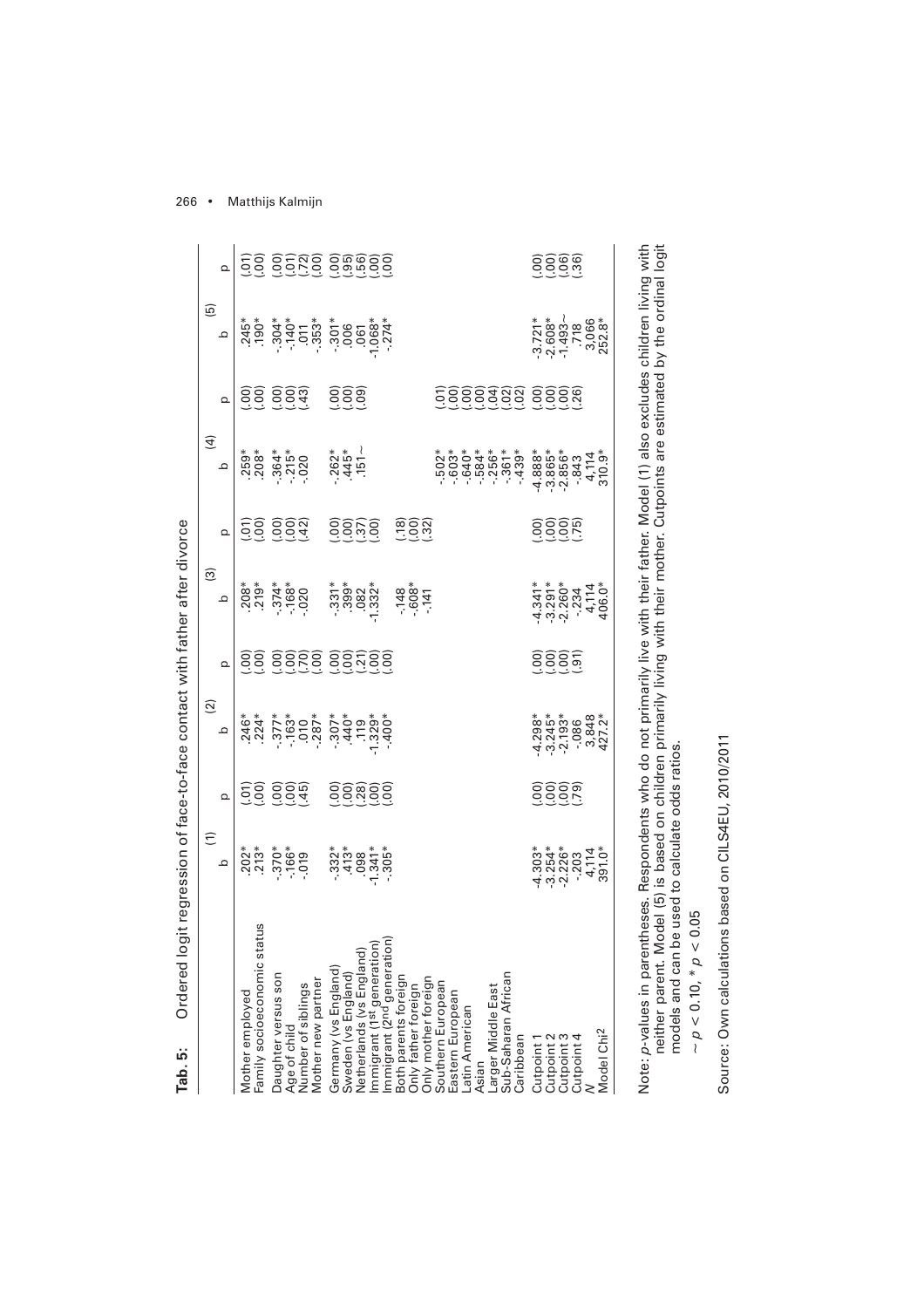|                                                                                                                                                                                                                               | $\widehat{E}$                                                                                                                                         |                         | $\widetilde{c}$                                                     |                                                 | $\widehat{\mathcal{C}}$                                      |                             | $\widehat{4}$                                                                                                                                                                                                                                                                                                 |                        |
|-------------------------------------------------------------------------------------------------------------------------------------------------------------------------------------------------------------------------------|-------------------------------------------------------------------------------------------------------------------------------------------------------|-------------------------|---------------------------------------------------------------------|-------------------------------------------------|--------------------------------------------------------------|-----------------------------|---------------------------------------------------------------------------------------------------------------------------------------------------------------------------------------------------------------------------------------------------------------------------------------------------------------|------------------------|
|                                                                                                                                                                                                                               | ᅌ                                                                                                                                                     | $\Omega$                | ᅌ                                                                   | $\Omega$                                        | ٩                                                            | $\Omega$                    | $\Omega$                                                                                                                                                                                                                                                                                                      | $\Omega$               |
| Mother employed                                                                                                                                                                                                               |                                                                                                                                                       | <u>58 894</u><br>28 894 |                                                                     |                                                 |                                                              | ີລິວິ ວິລິທີ<br>ອິວິ ວິວິທີ | $75 + 10$<br>$77 + 10$<br>$77 + 10$<br>$77 + 10$<br>$77 + 10$                                                                                                                                                                                                                                                 |                        |
| Family socioeconomic status                                                                                                                                                                                                   |                                                                                                                                                       |                         |                                                                     |                                                 |                                                              |                             |                                                                                                                                                                                                                                                                                                               |                        |
| Daughter versus son                                                                                                                                                                                                           |                                                                                                                                                       |                         |                                                                     |                                                 |                                                              |                             |                                                                                                                                                                                                                                                                                                               |                        |
|                                                                                                                                                                                                                               |                                                                                                                                                       |                         |                                                                     |                                                 |                                                              |                             |                                                                                                                                                                                                                                                                                                               |                        |
| Age of child<br>Number of siblings<br>Mother new partner                                                                                                                                                                      | $732 + 141 + 163 + 164$<br>$741 + 163 + 164$<br>$741 + 164$<br>$741 + 164$<br>$741 + 164$<br>$741 + 164$<br>$741 + 164$<br>$741 + 164$<br>$741 + 164$ |                         |                                                                     | ଜିଚି ଚିତ୍ରଳି କୁଇନିଚିତ୍ର<br>ବିଚିତ୍ରଳି କୁଇନିଚିତ୍ର |                                                              |                             |                                                                                                                                                                                                                                                                                                               |                        |
|                                                                                                                                                                                                                               |                                                                                                                                                       |                         |                                                                     |                                                 |                                                              |                             | 0.008                                                                                                                                                                                                                                                                                                         |                        |
|                                                                                                                                                                                                                               |                                                                                                                                                       |                         |                                                                     |                                                 |                                                              | ສີສິສລິ                     |                                                                                                                                                                                                                                                                                                               |                        |
|                                                                                                                                                                                                                               |                                                                                                                                                       |                         |                                                                     |                                                 |                                                              |                             |                                                                                                                                                                                                                                                                                                               |                        |
|                                                                                                                                                                                                                               |                                                                                                                                                       | ນັ້ນຮ້ອຍ                |                                                                     |                                                 |                                                              |                             |                                                                                                                                                                                                                                                                                                               |                        |
|                                                                                                                                                                                                                               |                                                                                                                                                       |                         |                                                                     |                                                 |                                                              |                             |                                                                                                                                                                                                                                                                                                               |                        |
| Germany (vs England)<br>Sweden (vs England)<br>Netherlands (vs England)<br>Immigrant (1st generation)<br>Immigrant (2st generation)<br>Both father foreign<br>Only mother foreign<br>Only mother foreign<br>Southern European |                                                                                                                                                       |                         |                                                                     |                                                 |                                                              | <u>ର୍ସ୍କି</u><br>ବିଧି       |                                                                                                                                                                                                                                                                                                               |                        |
|                                                                                                                                                                                                                               |                                                                                                                                                       |                         |                                                                     |                                                 |                                                              |                             |                                                                                                                                                                                                                                                                                                               |                        |
| Eastern European                                                                                                                                                                                                              |                                                                                                                                                       |                         |                                                                     |                                                 |                                                              |                             |                                                                                                                                                                                                                                                                                                               |                        |
| Latin American                                                                                                                                                                                                                |                                                                                                                                                       |                         |                                                                     |                                                 |                                                              |                             |                                                                                                                                                                                                                                                                                                               |                        |
| Asian                                                                                                                                                                                                                         |                                                                                                                                                       |                         |                                                                     |                                                 |                                                              |                             |                                                                                                                                                                                                                                                                                                               |                        |
| Larger Middle East<br>Sub-Saharan African                                                                                                                                                                                     |                                                                                                                                                       |                         |                                                                     |                                                 |                                                              |                             |                                                                                                                                                                                                                                                                                                               |                        |
| Caribbean                                                                                                                                                                                                                     |                                                                                                                                                       |                         |                                                                     |                                                 |                                                              |                             | $\begin{array}{l} 0.01 \\ 0.04 \\ 0.07 \\ 0.07 \\ 0.07 \\ 0.07 \\ 0.07 \\ 0.07 \\ 0.07 \\ 0.07 \\ 0.07 \\ 0.07 \\ 0.07 \\ 0.07 \\ 0.07 \\ 0.07 \\ 0.07 \\ 0.07 \\ 0.07 \\ 0.07 \\ 0.07 \\ 0.07 \\ 0.07 \\ 0.07 \\ 0.07 \\ 0.07 \\ 0.07 \\ 0.07 \\ 0.07 \\ 0.07 \\ 0.07 \\ 0.07 \\ 0.07 \\ 0.07 \\ 0.07 \\ 0.$ | <u> ชีวิตวัตว์ 888</u> |
|                                                                                                                                                                                                                               |                                                                                                                                                       |                         |                                                                     |                                                 |                                                              |                             |                                                                                                                                                                                                                                                                                                               |                        |
| Cutpoint 2<br>Cutpoint 1                                                                                                                                                                                                      | $-5.452$<br>$-3.827$<br>$-1.866$<br>$-3.788$<br>$-1.65.1$                                                                                             | 888<br>289              | $-5.521$<br>$-3.893$<br>$-1.941$<br>$-3.184$<br>$-1.941$<br>$-1.06$ | 888<br>989                                      | $-5.483*$<br>$-3.896*$<br>$-1.788*$<br>$-1.788*$<br>$-1.72*$ | 888<br>289                  |                                                                                                                                                                                                                                                                                                               |                        |
|                                                                                                                                                                                                                               |                                                                                                                                                       |                         |                                                                     |                                                 |                                                              |                             |                                                                                                                                                                                                                                                                                                               |                        |
| Cutpoint 3<br>N                                                                                                                                                                                                               |                                                                                                                                                       |                         |                                                                     |                                                 |                                                              |                             |                                                                                                                                                                                                                                                                                                               |                        |
| Model Chi <sup>2</sup>                                                                                                                                                                                                        |                                                                                                                                                       |                         |                                                                     |                                                 |                                                              |                             |                                                                                                                                                                                                                                                                                                               |                        |
|                                                                                                                                                                                                                               |                                                                                                                                                       |                         |                                                                     |                                                 |                                                              |                             |                                                                                                                                                                                                                                                                                                               |                        |
|                                                                                                                                                                                                                               |                                                                                                                                                       |                         |                                                                     |                                                 |                                                              |                             |                                                                                                                                                                                                                                                                                                               |                        |

Ordered logit regression of perceived quality of father-child relationship after divorce **Tab. 6:** Ordered logit regression of perceived quality of father-child relationship after divorce Tab. 6:

Note: *p-*values in parentheses. Children who never see their father are excluded. Model (1.) also excludes children who live with pri-<br>marily their father or with neither parent. *p*-values in parentheses. Children who never see their father are excluded. Model (1.) also excludes children who live with primarily their father or with neither parent.

 $\sim p < 0.10, \, {}^*p < 0.05$  $~\sim$  p  $<$  0.10,  $^{*}$  p  $<$  0.05 Source: Own calculations based on CILS4EU, 2010/2011 Source: Own calculations based on CILS4EU, 2010/2011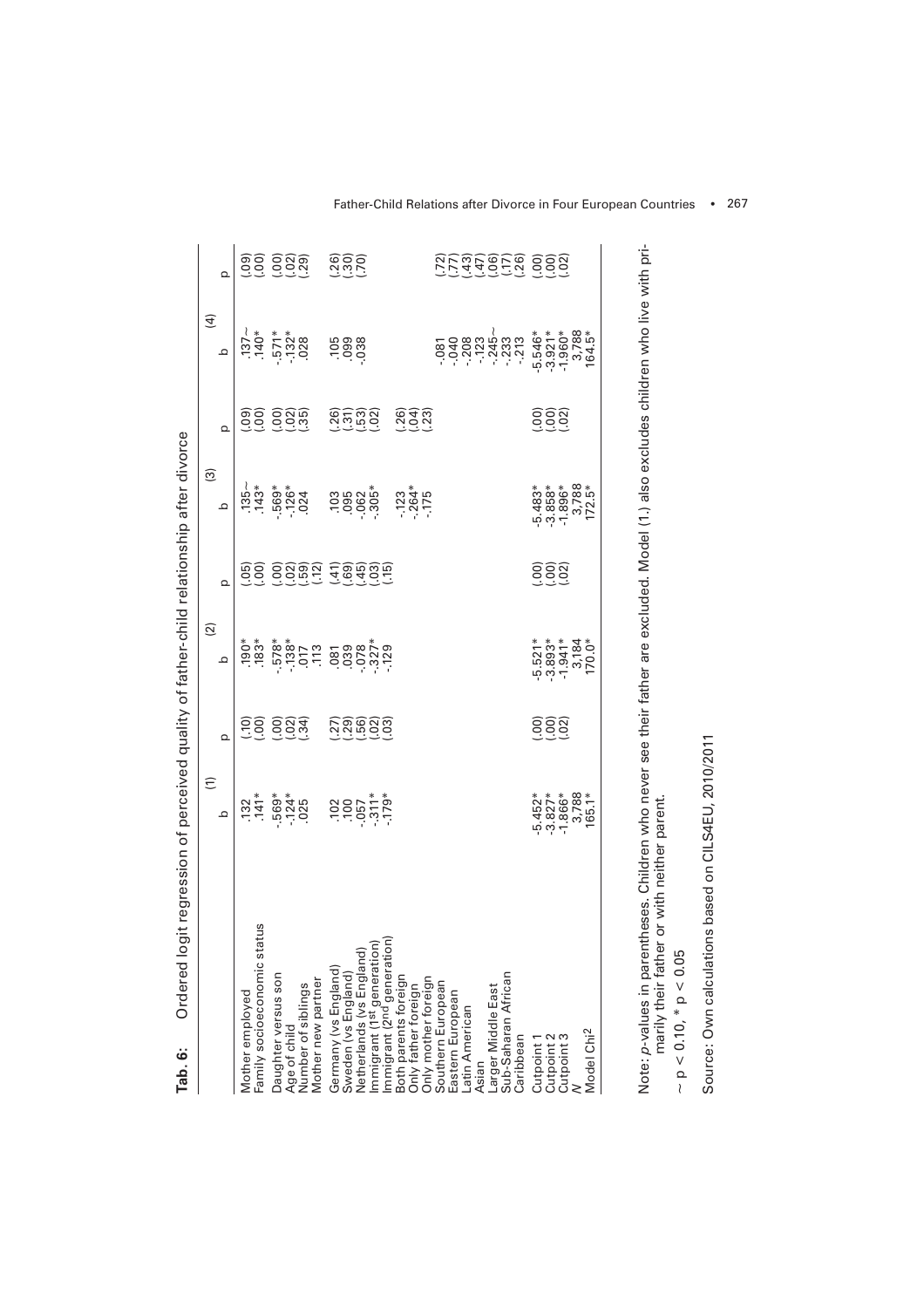Does it matter which parent is foreign-born? In Model 3, we make a distinction between three types of (second-generation) children: (a) both parents born abroad  $(n = 579)$ , (b) only the father foreign-born  $(n = 347)$ , and (c) only the mother foreignborn ( $n = 175$ ). Categories (b) and (c) are the children of an ethnically mixed marriage. When only the mother is foreign-born, there is no difference with natives. When both parents are foreign-born, the contrast with natives is significant but small. It is primarily when the father is foreign-born and the mother is native-born that we find less frequent post-divorce contact compared to natives. In other words, children in mixed marriages where the father is foreign-born tend to lose contact with the father more frequently. For quality, we see the exact same pattern of results: children from mixed marriages have poorer ties to their divorced father but this is only true when the father is foreign and the mother is native. Remember, however, that first-generation immigrants are also less likely to have frequent contact and evaluate the relationships with their divorced father more negatively. In other words, there is an effect of intermarriage but also an effect of immigrant status.

To what extent are there differences among the various immigrant groups? To examine this, we distinguish broad regions in Model 4. We first conduct an extra test where the effects for all regions are the same. This hypothesis cannot be rejected ( $X^2 = 5.5$ , p = 48). Hence, the difference between natives and immigrants does not depend on the subgroup we look at. The individual effects vary from -.36 for Sub-Saharan African immigrants to -.64 for Latin American immigrants. These are not small differences but apparently not large enough to be significant with the present sample size. For quality, we find the same pattern but the group-specific effects are smaller and often not significant. $^2$  The test for equal effects across groups cannot be rejected ( $X^2 = 2.1$ , p = .91). Hence, there is more evidence for a general immigrant background effect than for a group-specific effect.

# *Country differences in effects?*

So far, we pooled the four countries and included a main effect. This assumes that the effects of the other variables are similar across settings. In the last part of the analyses, we examine this assumption by presenting models for each country separately. We build one new model that summarises the main patterns. More specifically, we include all respondents regardless of living arrangement and look at the frequency of contact. This model takes into account that contact can be frequent because of a favourable living arrangement and therefore it combines the results for living arrangements and contact frequency. Table 7 presents the country-specific estimates. We abstain from testing the differences across countries and simply describe the patterns that we see, focusing on whether or not an effect is significant. The effects of the family's socioeconomic status exist in all countries but the effect of a mother's employment is present only in England and Germany. Gender differ-

 $\overline{\text{2}}$  The general immigrant effect is significant for quality but the region-specific effects "distribute" this effect among many dummy variables, which on their own are often not significant.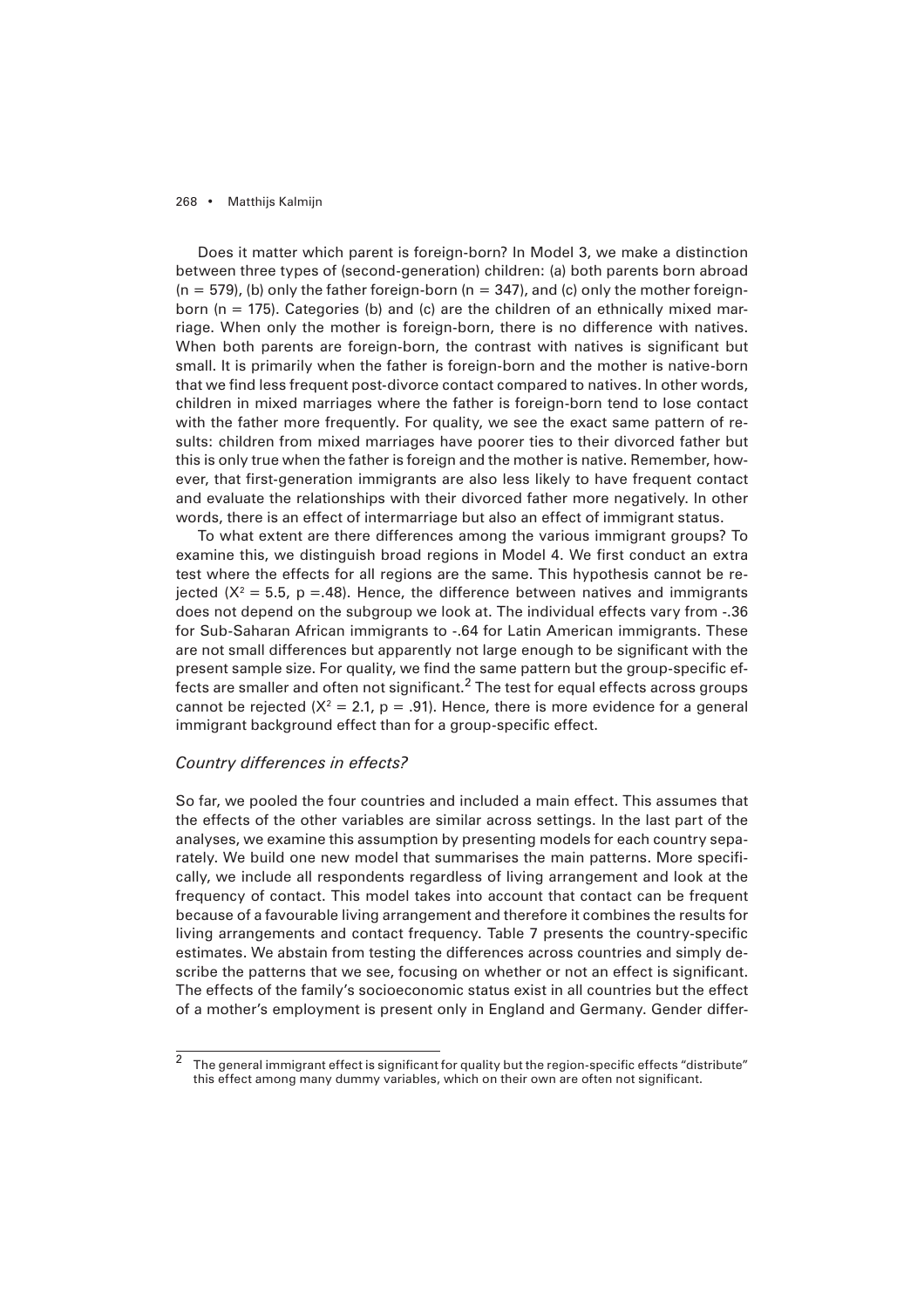|                                | England                              |                                  | Germany                     |                                                         | Netherlands         |      | Sweden                                                                    |                 |
|--------------------------------|--------------------------------------|----------------------------------|-----------------------------|---------------------------------------------------------|---------------------|------|---------------------------------------------------------------------------|-----------------|
|                                | $\Omega$                             | $\Omega$                         | $\Omega$                    | $\Omega$                                                | $\circ$             |      | $\Omega$                                                                  | $\Omega$        |
| Mother employed                | $.416*$                              |                                  | $300*$                      |                                                         |                     | (45) | 007                                                                       |                 |
| status<br>Family socioeconomic | $.142*$                              | (000)                            | $240*$                      | $rac{1}{4}$                                             | $.126$<br>$.241*$   | (00) | $.207*$                                                                   | $\overline{97}$ |
| Daughter versus son            | $-288*$                              |                                  | $.286*$                     |                                                         | $503*$              |      | $.399*$                                                                   |                 |
| Age of child                   | $-0.093$                             |                                  | $-247*$                     |                                                         | $-214*$             |      |                                                                           |                 |
| Number of siblings             |                                      |                                  | .040                        |                                                         |                     |      |                                                                           |                 |
| Mother new partner             | $-0.170$                             | $(1, 2)$<br>$(1, 2)$<br>$(1, 2)$ | $-0.530*$                   | (000, 45)                                               | $-314*$             |      | $-027$<br>$-015$<br>$-324*$                                               | (000, 000, 000) |
| Immigrant vs native            | $*$ <i>L</i> 6 <i>L</i> <sup>-</sup> | (.00)                            | $-516*$                     | (.00)                                                   | $-639*$             | (00) | $-519*$                                                                   |                 |
| Cutpoint 1                     |                                      |                                  |                             |                                                         |                     |      | $-3.222$<br>$-2.016$<br>$-1.003$<br>$-1.60$<br>$-1.60$<br>$-1.8$<br>61.8* |                 |
| Cutpoint 2                     | 2.789<br>1.736<br>1.214              | <u>( 13)</u><br>( 33)<br>( 32)   | 5.363*<br>4.284*<br>-3.182* | $\begin{pmatrix} 0 & 0 \\ 0 & 0 \\ 0 & 0 \end{pmatrix}$ | $-5.395*$<br>4.583* |      |                                                                           |                 |
| Cutpoint 3                     |                                      |                                  |                             | $\begin{bmatrix} .51 \\ .33 \end{bmatrix}$              | $-3.424*$           |      |                                                                           |                 |
| Cutpoint 3                     |                                      |                                  | $-1.141$                    |                                                         | 1.294               |      |                                                                           |                 |
|                                | 987                                  |                                  | 1,042                       |                                                         | 925                 |      |                                                                           |                 |
| Model Chi <sup>2</sup>         | 76.4*                                |                                  | 96.2*                       |                                                         | 69.9*               |      |                                                                           |                 |

Ordered logit regression of father-child contact after divorce for all living arrangements by country **Tab. 7:** Ordered logit regression of father-child contact after divorce for all living arrangements by country Tab. 7: Note: *p-*values in parentheses. All children are included, regardless of living arrangement. Contact frequency was also asked for chil-<br>dren living with their father. *p*-values in parentheses. All children are included, regardless of living arrangement. Contact frequency was also asked for children living with their father.

 $*{\rm p}<0.05$  $*$  p  $< 0.05$  Source: Own calculations based on CILS4EU, 2010/2011 Source: Own calculations based on CILS4EU, 2010/2011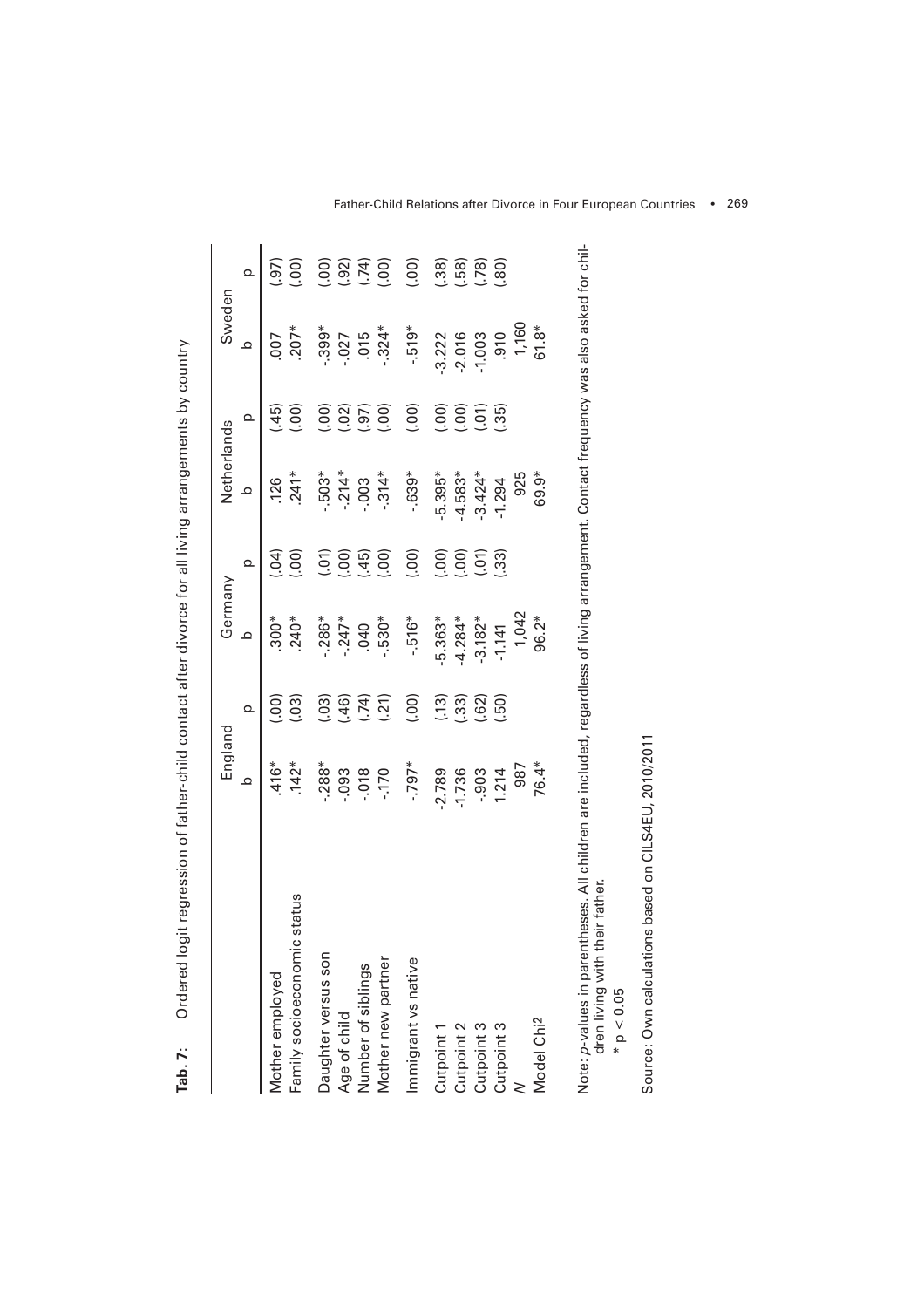ences are consistent across countries but stepfathers have a negative effect in all countries except England. Finally, in all four countries, immigrant children less often have contact with their father than native children.

# **5 Conclusion**

This paper has described the father-child relationship after divorce in four European countries, focusing on children who are about 14 years of age. Although there has been much research on these relationships, most of the research is American and little is known about the situation in Europe. Moreover, there is considerable heterogeneity in post-divorce relationships and findings about the causes of this heterogeneity are not consistent. Examples of such factors are the socioeconomic status of the family, the national context, and differences between natives and immigrants. Recent studies have made comparisons across countries, but these analyses focus on adult children who are no longer living at home. Studies of ethnic and racial differences in family functioning have been done but these have rarely looked at effects of divorce on father-child relationships.

Using nationally representative data on secondary school children in four countries, we find that there are considerable differences among divorced families. Many children have good or very good ties to their father after divorce and a large group of children either lives with the father in a co-parenting arrangement or has at least weekly contact. However, there also is a non-trivial minority of children who do not see their father at all (about one in six). Moreover, of those who do have contact, a substantial minority does not have a good relationship with the father. We suspect that this will be perceived as a problem by many fathers and children. In this sense, poor father-child relationships are one of the more problematic consequences of the divorce revolution.

To understand heterogeneity, we looked at socioeconomic factors, demographic differences, and contextual variation. High-status families generally suffer less from the adverse consequences of divorce for father-child relationships. When measured by the parent's educational level and their occupational status, socioeconomic status is positively associated with co-parenting, with frequent contact, and with the quality of the relationship. The same applies to mother's employment, which is also positively related to father-child ties, at least in two of the four countries. We interpret these findings in terms of the greater role that fathers play in children's lives before divorce in such families, more awareness of the consequences of divorce for children, and better coping strategies to deal with the practical and emotional problems after divorce.

We also found considerable demographic differences. Previous research has not consistently found gender differences but our findings are rather clear: sons more often live with the father, have more frequent contact if they do not live with him, and they also more often assess the relationship as positive. In addition, stepfathers "compete" with biological fathers in terms of contact frequency but the quality of the tie to the father is not negatively affected if the mother has a new partner. This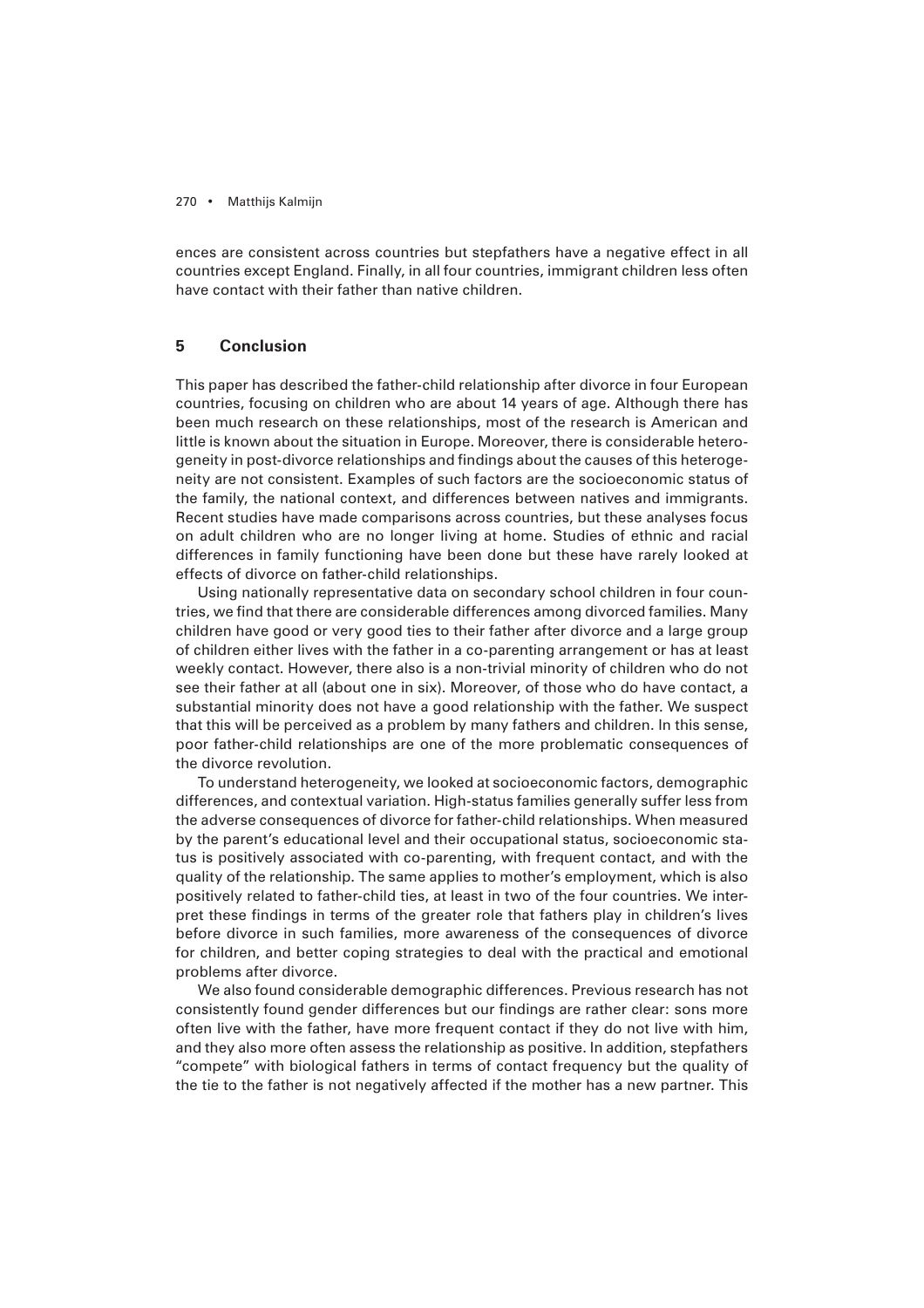suggests that the substitution effect of the stepfather is probably more practical than emotional: there is less time to visit and less need for support if the stepfather already helps out with a problem.

The context matters for understanding father-child relationships as well. Of the four countries, Sweden seems to have the most favourable post-divorce fatherchild relationships and this is largely due to more frequent co-parenting. Germany seems to have the least favourable post-divorce relationships, at least in terms of having less frequent weekly contact. These results do not support an institutionalisation perspective since England and Sweden are both high-divorce countries but ties to fathers are much stronger in Sweden than in England. The special position of Sweden, and especially the finding on co-parenting, seems more consistent with a gender-role perspective. Obviously, larger samples of countries are needed to test these ideas conclusively. One previous study of father-child contact among adult children in ten European countries found a similar pattern: stronger negative effects of divorce on father-child contact in less gender egalitarian countries (*Kalmijn* 2008). Our findings are consistent with this earlier study.

Contextual differences were also analysed by looking at immigrant children. Immigrant children less often livewith the father after divorce and if they live with their mother, they less often have regular contact with the father. The weaker role of the immigrant father after divorce is observed for all investigated major immigrant groups. Several reasons were suggested to explain the differences. First, immigrant families tend to be more traditional in their gender roles so that fathers invest less in their children during marriage. Second, in some immigrant families, divorce is met with disapproval. This leads to a more selective group of parents who divorce (e.g. more conflict-ridden families) and can also lead to more complications after divorce (e.g. more sanctions from the community). Finally, economic considerations can play a role. Immigrant men often have a weaker economic position in society (e.g. lower income) and this makes it more difficult for them to provide a comfortable (second) home for a child after divorce. Alimony payments can also be more uncertain, and since a weak financial tie is often associated with a reduction in contact, this can be part of the explanation as well (*Seltzer et al.* 1989).

What do the differences tell us about these explanations? First, we observe that second-generation immigrants are more likely to see their divorced father than firstgeneration immigrants. This is in line with a cultural perspective. Second-generation immigrants are more accustomed to Western European gender roles and may become more accepting of divorce (*De Graaf et al.* 2011). Secondly, we found more evidence for similarities than for differences among the major immigrant groups in the four countries. Immigrants from African and Caribbean origins have less frequent contact with the non-resident father, just as immigrants from predominantly Muslim origin countries. In Muslim groups, divorce is disapproved of, but in African and Caribbean groups, divorce and non-marital childbearing are more accepted. That effects are nonetheless similar may be due to the matrifocal orientation of African and Caribbean groups (*Sarkisian/Gerstel* 2004).

The children of mixed marriages seem to occupy a special position. Children of mixed marriages in which the father is foreign-born and the mother is native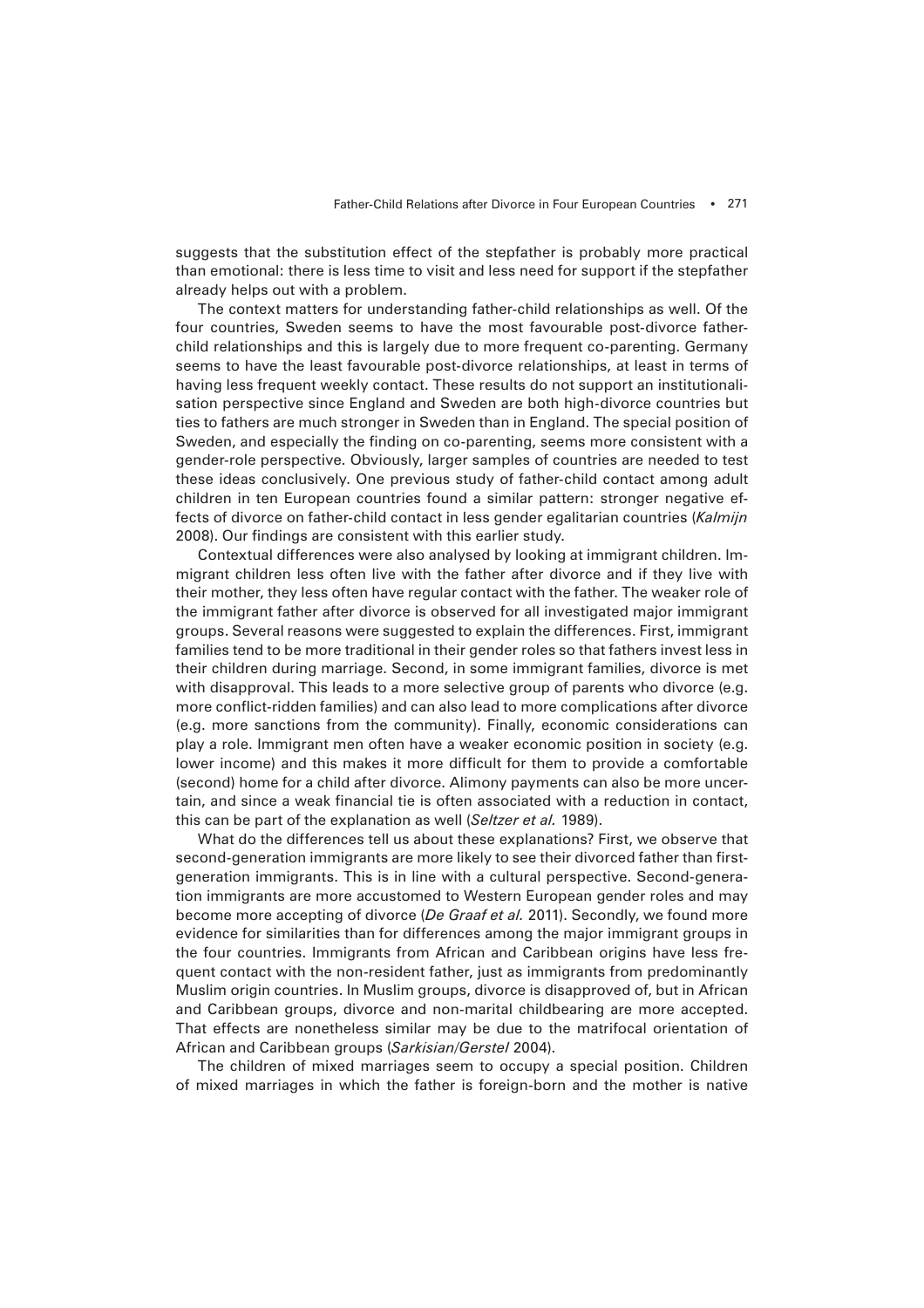are more prone to lose contact with their father. Perhaps when mixed marriages break up, the immigrant father becomes disconnected from the mother's network because without being tied to the mother through marriage it may be difficult to bridge ethnic group boundaries. Intermarriage is often believed to connect groups and the breakup of a mixed marriage may lead to the opposite effect with unintended negative effects for one parent. New studies need to look into this issue in more detail. The possibility that the father moves back to his origin country after divorce needs to be considered as well.

We conclude with some caveats about our data. Some information is missing as the CILS4EU was a general survey and not specifically targeted to family scholars. This means that we have no information on whether the father repartnered (although we do know if the mother repartnered), we do not know the year of divorce, and we do not know where the father is living (for example, if he moved back to the origin country). The design is cross-sectional, which means that we do not know if the relationships of children and parents were already poor before the breakup. We also do not know the temporal order of some of the variables (e.g. co-parenting and mother's employment). It is clear that longitudinal data could yield more stringent tests of our hypotheses but it is rather difficult practically to collect longitudinal data with sufficient numbers of parents who divorce in between waves. There are no data where the exact same research design was used in four European countries. In this sense, the data used here are unique and provide an important first look at the problem.<sup>3</sup> The main goal of the paper was to describe father-child relationships after divorce using nationally representative data on children. Moreover, we were able to show that there are important social differences in these relationships, related to the national context where families live, their socioeconomic status, and their immigrant status.

# **References**

- *Adamsons, Kari; Johnson, Sara K.* 2013: An updated and expanded meta-analysis of nonresident fathering and child well-being. In: Journal of Family Psychology 27,4: 589-599 [doi: 10.1037/a0033786].
- *Albertini, Marco; Garriga, Anna* 2011: The effect of divorce on parent-child contacts: Evidence on two declining effect hypotheses. In: European Societies 13,2: 257-278 [doi: 10.1080/14616696.2010.483002].
- *Amato, Paul R.* 2001: Children of divorce in the 1990s: An update of the amato and keith (1991) meta-analysis. In: Journal of Family Psychology 15,3: 355-370 [doi: 10.1037/0893-3200.15.3.355].
- *Aquilino, William S.* 2006: Noncustodial father-child relationship from adolescence into young adulthood. In: Journal of Marriage and Family 68,4: 929-946 [doi: 10.1111/j.1741- 3737.2006.00305.x].

 $\overline{\text{3}}$  The CILS4EU is an annual panel but there are few separations over the years.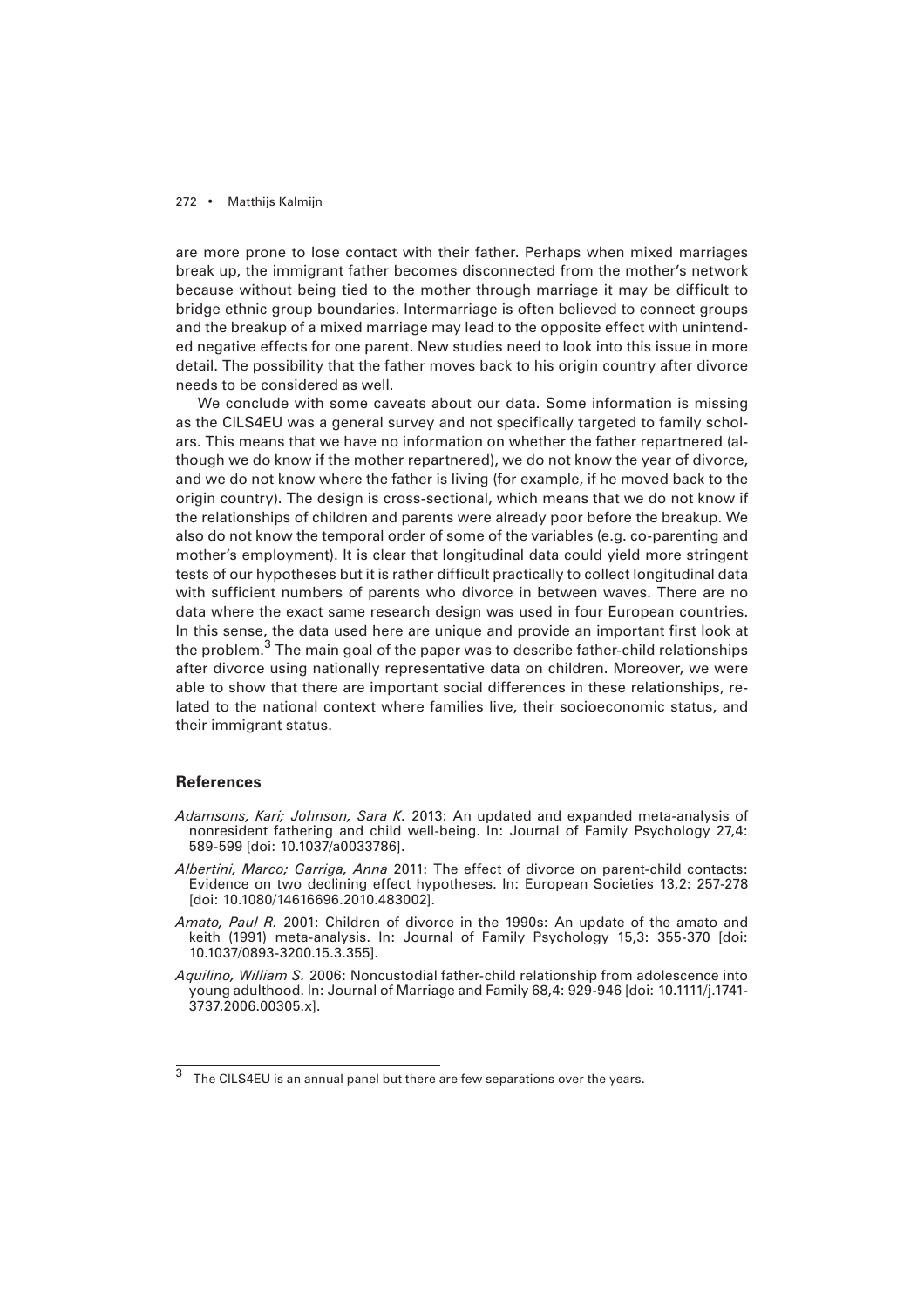- *Arditti, Joyce A.; Keith, Timothy Z*. 1993: Visitation frequency, child support payment, and the father-child relationship post-divorce. In: Journal of Marriage and the Family 55: 699-712 [doi: 10.2307/353350].
- *Bernardi, Fabrizio; Radl, Jonas* 2014: The long-term consequences of parental divorce for children's educational attainment. In: Demographic Research 30: 1653-1680.
- *Bianchi, Suzanne M.; Casper, Lynne M.* 2002: Continuity and change in the American family. Thousand Oaks: Sage.
- *Bianchi, Suzanne M.* 2000: Maternal employment and time with children: Dramatic change or surprising continuity? In: Demography 37,4: 401-414 [doi: 10.2307/2648068].
- *Cheadle, Jacob E.; Amato, Paul R.* 2011: A quantitative assessment of Lareau's qualitative conclusions about class, race, and parenting. In: Journal of Family Issues 32,5: 679-706 [doi: 10.1177/0192513X10386305].
- *Cheadle, Jacob E.; Amato, Paul R.; King, Valarie* 2010: Patterns of nonresident father contact. In: Demography 47,1: 205-225 [doi: 10.1353/dem.0.0084].
- *Cooksey, Elizabeth N.; Craig, Patricia H.* 1998: Parenting from a distance: The effects of paternal characteristics on contact between nonresidential fathers and their children. In: Demography 35: 187-200 [doi: 10.2307/3004051].
- *Cooney, Teresa M.* 1994: Young adults' relations with parents: The influence of recent parental divorce. In: Journal of Marriage and Family 56: 45-56 [doi: 10.2307/352700].
- *Daatland, Svein O.* 2007: Marital history and intergenerational solidarity: The impact of divorce and unmarried cohabitation. In: Journal of Social Issues 63,4: 809-825 [doi: 10.1111/j.1540-4560.2007.00538.x].
- *De Graaf, Paul M. et al.* 2011: Sociaal-culturele verschillen tussen Turken, Marokkanen en autochtonen: eerste resultaten van de Nederlandse LevensLoop Studie (NELLS). In: Bevolkingstrends 4: 61-70.
- *De Graaf, Paul M.; Fokkema, Tineke* 2007: Contacts between divorced and non-divorced parents and their adult children in the Netherlands: An investment perspective. In: European Sociological Review 23,2: 263-277 [doi: 10.1093/esr/jcl032].
- *Edin, Kathryn; Kefalas, Maria* 2005: Promises I can keep: Why poor women put motherhood before marriage. Berkeley: University of California Press.
- *Emmen, Rosanneke A. G. et al.* 2013: Socioeconomic status and parenting in ethnic minority families: Testing a minority family stress model. In: Journal of Family Psychology 27,6: 896-904 [doi: 10.1037/a0034693].
- *Ganzeboom, Harry B.G.; De Graaf, Paul M.; Treiman, Donald J.* 1992: A standard international socio-economic index of occupational status. In: Social Science Research 21,1: 1-56 [doi: 10.1016/0049-089X(92)90017-B].
- *Gauthier, Anne H.; De Gusti, Berenice* 2012: The time allocation to children by parents in Europe. In: International Sociology 27,6: 827-845 [doi: 10.1177/0268580912443576].
- *Grundy, Emily; Read, Sanna* 2012: Social contacts and receipt of help among older people in england: Are there benefits of having more children? In: Journals of Gerontology Series B-Psychological Sciences and Social Sciences 67,6: 742-754 [doi: 10.1093/ geronb/gbs082].
- *Heath, Anthony F.; Rothon, Catherine; Kilpi, Elina* 2008: The second generation in Western Europe: Education, unemployment, and occupational attainment. In: Annual Review of Sociology 34: 211-235 [doi: 10.1146/annurev.soc.34.040507.134728].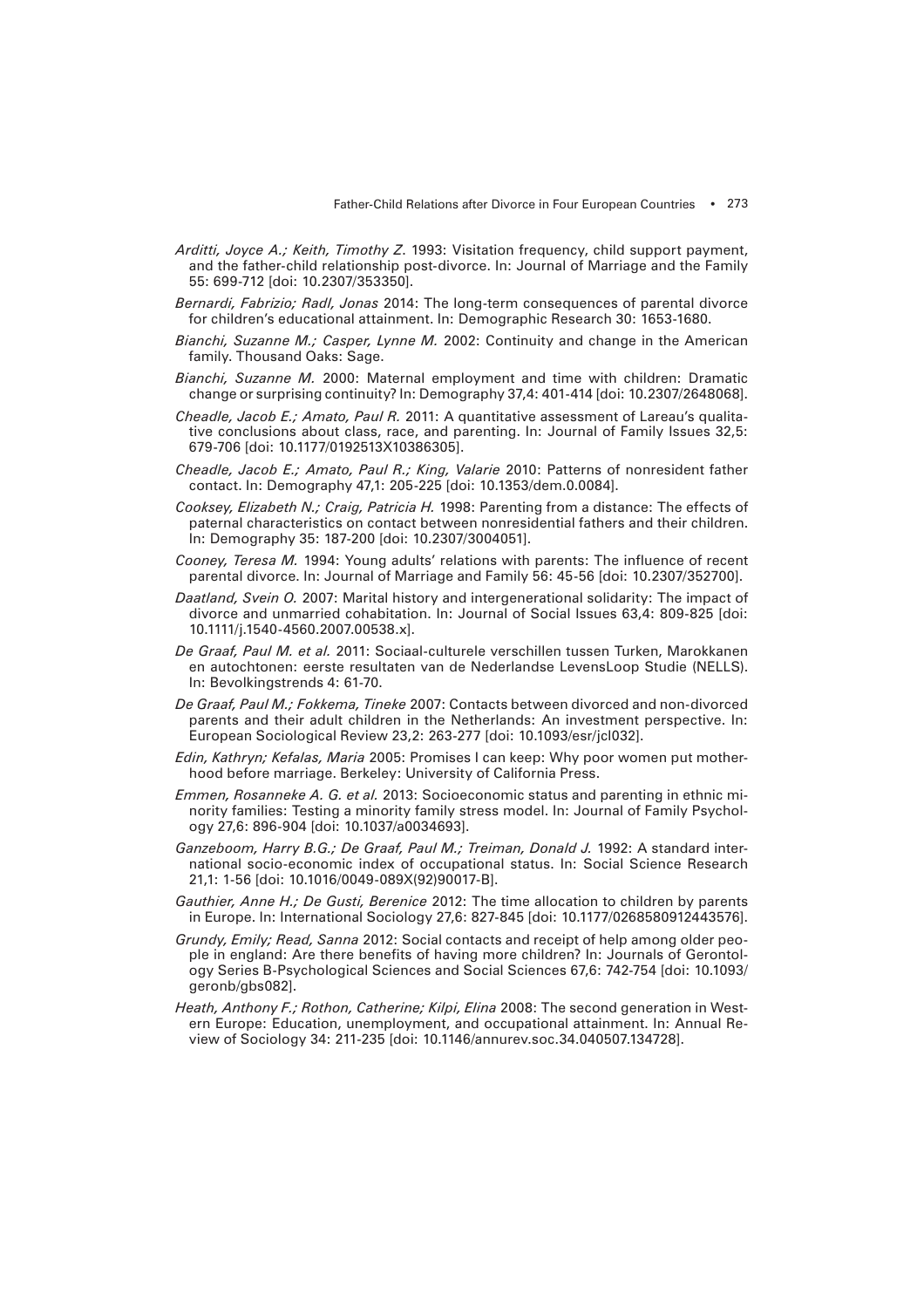- *Hofferth, Sandra L.; Forry, Nicole D.; Peters, H. Elizabeth* 2010: Child support, father– child contact, and preteens' involvement with nonresidential fathers: Racial/ethnic differences. In: Journal of Family and Economic Issues 31,1: 14-32 [doi: 10.1007/s10834- 009-9172-9].
- *Hook, Jennifer L.; Wolfe, Christina M.* 2012: New fathers? Residential fathers' time with children in four countries. In: Journal of Family Issues 33.4: 415-450 [doi: 10.1177/0192513X11425779].
- *Hynes, Kathryn; Dunifon, Rachel* 2007: Children in no-parent households: The continuity of arrangements and the composition of households. In: Children and Youth Services Review 29,7: 912-932 [doi: 10.1016/j.childyouth.2007.02.001].
- *Juby, Heather et al.* 2007: Nonresident fathers and children Parents' new unions and frequency of contact. In: Journal of Family Issues 28,9: 1220-1245 [doi: 10.1177/0192513X07302103].
- *Juby, Heather; Le Bourdais, Céline; Marcil-Gratton, Nicole* 2005: Sharing roles, sharing custody? Couples' characteristics and children's living arrangements at separation. In: Journal of Marriage and Family 67,1: 157-172 [doi: 10.1111/j.0022-2445.2005.00012.x].
- *Kalmijn, Matthijs* 2003: Country differences in sex-role attitudes: Cultural and economic explanations. In: *Arts, Wil; Hagenaars, Jacques; Halman, Loek* (Eds.): The cultural diversity of European unity: Findings, explanations and reflections from the European Values Study. Leiden: Brill: 311-337.
- *Kalmijn, Matthijs* 2007: Gender differences in the effects of divorce, widowhood and remarriage on intergenerational support: Does marriage protect fathers? In: Social Forces 85,3: 1079-1104 [doi: 10.1353/sof.2007.0043].
- *Kalmijn, Matthijs* 2008: The effects of separation and divorce on parent-child relationships in ten European countries. In: *Saraceno, Chiara* (Ed.): Families, Ageing And Social Policy: Intergenerational Solidarity in European Welfare States. Cheltenham: Edward Elgar: 170-193.
- *Kalmijn, Matthijs* 2010: Racial differences in the effects of parental divorce and separation on children: Generalizing the evidence to a European case. In: Social Science Research 39,5: 845-856 [doi: 10.1016/j.ssresearch.2010.05.002].
- *Kalter, Frank et al.* 2012: The Children of Immigrants Longitudinal Survey in Four European Countries (CILS4EU): Motivation, aims, and design. Unpublished manuscript. Mannheim.
- *King, Valarie* 2009: Stepfamily formation: Implications for adolescent ties to mothers, nonresident fathers, and stepfathers. In: Journal of Marriage and Family 71,4: 954-968 [doi: 10.1111/j.1741-3737.2009.00646.x].
- *King, Valarie; Harris, Kathleen Mullan; Heard, Holly E.* 2004: Racial and ethnic diversity in nonresident father involvement. In: Journal of Marriage and Family 66: 1-21 [doi: 10.1111/j.1741-3737.2004.00001.x].
- *Knudsen, Knud; Wærness, Kari* 2008: National context and spouses' housework in 34 countries. In: European Sociological Review 24,1: 97-113 [doi: 10.1093/esr/jcm037].
- Koo, Helen; Sunchindran, C. M.; Griffith, Janet D. 1984: The effects of children on divorce and re-marriage: A multivariate analysis of life table probabilities. In: Population Studies 38,3: 451-471 [doi: 10.1080/00324728.1984.10410303].
- *Kraaykamp, Gerbert* 2002: Cumulative Advantages and Inequality in Lifestyle: A Dutch Description of Distinction in Taste. In: The Netherlands' Journal of Social Sciences 38: 121-43.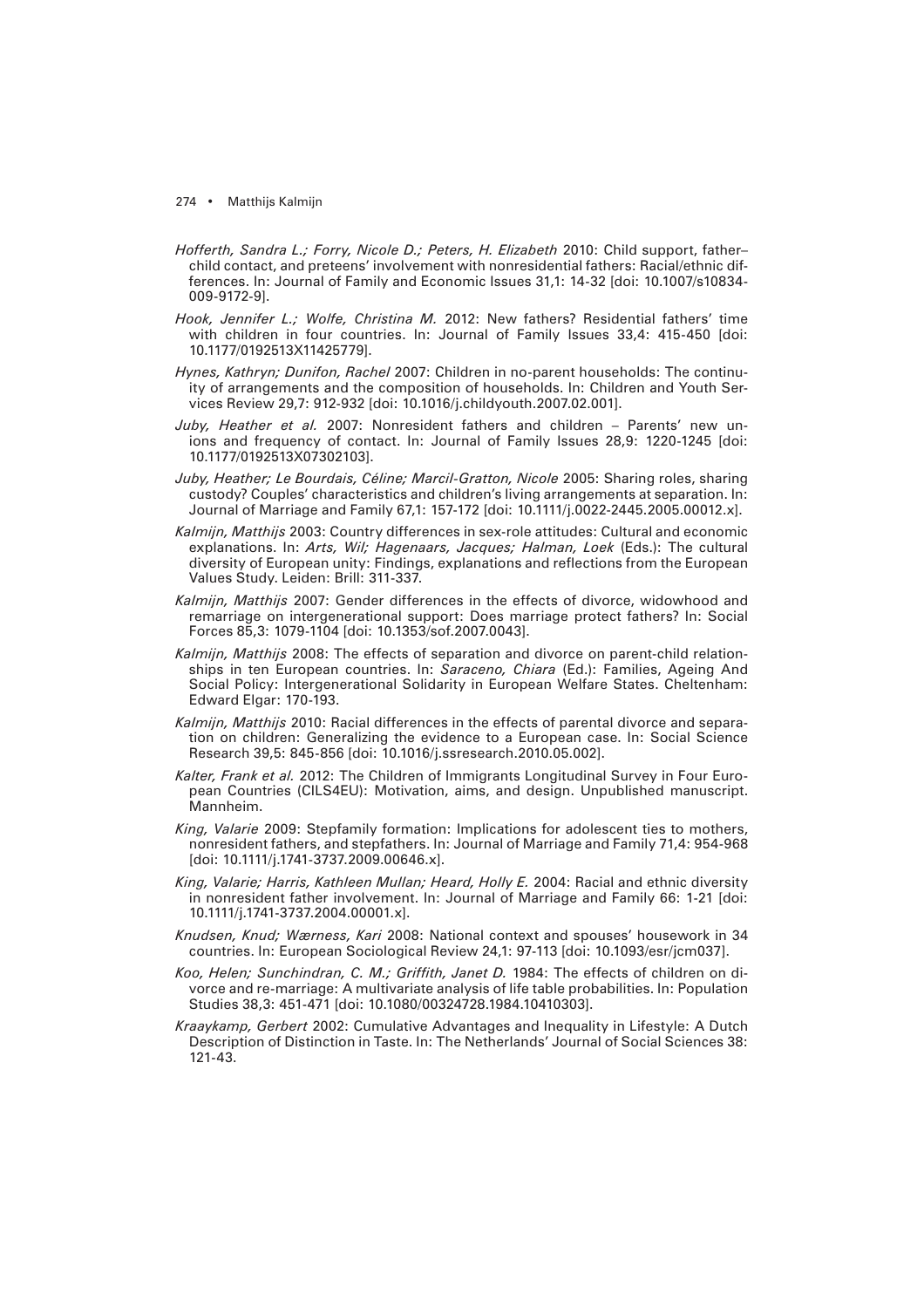- *Lichter, Daniel T. et al.* 1992: Race and the retreat from marriage: A shortage of marriageable men? In: American Sociological Review 57,6: 781-799 [doi: 10.2307/2096123].
- *Lin, I-Fen* 2008: Consequences of parental divorce for adult children's support of their frail parents. In: Journal of Marriage and Family 70,1: 113-128 [doi: 10.1111/j.1741- 3737.2007.00465.x].
- *Mandemakers, Jornt J.; Kalmijn, Matthijs* 2014: Do mother's and father's education condition the impact of parental divorce on child well-being? In: Social Science Research 44: 187-199 [doi: 10.1016/j.ssresearch.2013.12.003].
- *Manning, Wendy D.; Smock, Pamela J.* 1999: New families and nonresident father-child visitation. In: Social Forces 78,1: 87-116 [doi: 10.1093/sf/78.1.87].
- *Manning, Wendy D.; Stewart, Susan D.; Smock, Pamela J.* 2003: The complexity of fathers' parenting responsibilities and involvement with nonresident children. In: Journal of Family Issues 24,5: 645-667 [doi: 10.1177/0192513X03252573].
- *Morgan, S. Philip et al*. 1993: Racial differences in household and family structure at the turn of the century. In: American Journal of Sociology 98,4: 798-828 [doi: 10.1086/230090].
- *Mortelmans, Dimitri et al.* 2011: Scheiding in vlaanderen. Leuven: Acco.
- *Norris, Pippa; Inglehart, Ronald* 2002: Islamic culture and democracy: Testing the 'clash of civilizations' thesis. In: Comparative Sociology 1,3: 235-263 [doi: 10.1163/156913302100418592].
- *Oppenheimer, Valerie Kincade* 2003: Cohabiting and marriage during young men's careerdevelopment process. In: Demography 40,1: 127-149 [doi: 10.1353/dem.2003.0006].
- *Pels, Trees; Nijsten, Cecile* 2003: Myths and realities of diversity in child rearing and parent-child relations: Non-indigeneous compared to indigeneous families in the Netherlands. In: *Hagendoorn, Louk; Veenman, Justus; Vollebergh, Wilma A. M*. (Eds.): Structural integration and cultural orientations in indigeneous and non-indigeneous Dutch citizens. Ashgate: Alderslot: 63-90.
- *Powell, Brian; Downey, Douglas B.* 1997: Living in single-parent households: An investigation of the same-sex hypothesis. In: American Sociological Review 62,4: 521-539 [doi: 10.2307/2657424].
- *Pryor, Jan; Rodgers, Bryan* 2001: Children in changing families: Life after parental separation. Malden: Oxford.
- *Ryan, Rebecca M.; Kalil, Ariel; Ziol-Guest, Kathleen M.* 2008: Longitudinal patterns of nonresident fathers' involvement: The role of resources and relations. In: Journal of Marriage and Family 70,4: 962-977 [doi: 10.1111/j.1741-3737.2008.00539.x].
- *Sarkisian, Natalia; Gerstel, Naomi* 2004: Kin support among blacks and whites: Race and family organization. In: American Sociological Review 69,6: 812-837 [doi: 10.1177/000312240406900604].
- *Sayer, Liana C.; Gauthier, Anne H.; Furstenberg, Frank F.* 2004: Educational differences in parents' time with children: Cross-national variations. In: Journal of Marriage and Family 66,5: 1152-1169 [doi: 10.1111/j.0022-2445.2004.00084.x].
- *Seltzer, Judith A.; Bianchi, Suzanne M.* 2013: Demographic change and parent-child relationships in adulthood. In: Annual Review of Sociology 39: 275-290 [doi: 10.1146/ annurev-soc-071312-145602].
- *Seltzer, Judith A.; Schaeffer, Nora Cate; Charng, Hong-Wen* 1989: Family ties after divorce: The relationship between visiting and paying child-support. In: Journal of Marriage and Family 51,4: 1013-1031 [doi: 10.2307/353213].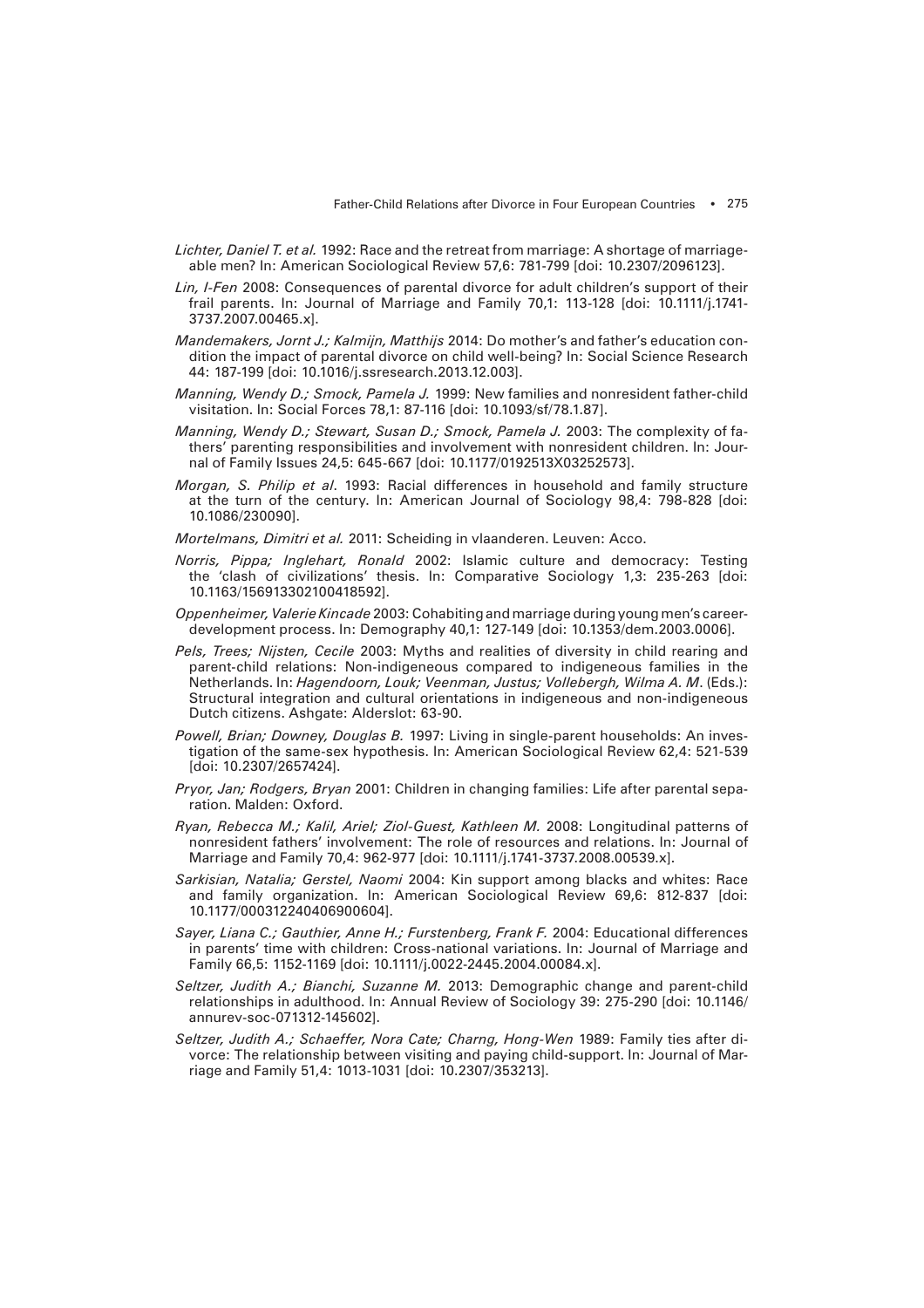- *Sobolewski, Juliana M.; Amato, Paul R.* 2007: Parents' discord and divorce, parent-child relationships and subjective well-being in early adulthood: Is feeling close to two parents always better than feeling close to one? In: Social Forces 85,3: 1105-1124 [doi: 10.1353/sof.2007.0056].
- *Spruijt, Ed; Duindam, Vincent* 2009: Joint physical custody in the Netherlands and the well-being of children. In: Journal of Divorce and Remarriage 51,1: 65-82 [doi: 10.1080/10502550903423362].
- *Stack, Carol B.* 1974: All our kin: Strategies for survival in a black community. New York: Harper & Row.
- *Stephens, Linda S.* 1996: Will Johnny see daddy this week? An empirical test of three theoretical perspectives of postdivorce contact. In: Journal of Family Issues 17,4: 466- 494 [doi: 10.1177/019251396017004003].
- *Sun, Yongmin* 2003: The well-being of adolescents in households with no biological parents. In: Journal of Marriage and Family 65,4: 894-909 [doi: 10.1111/j.1741- 3737.2003.00894.x].
- *Swiss, Liam; Le Bourdais, Céline* 2009: Father-child contact after separation the influence of living arrangements. In: Journal of Family Issues 30,5: 623-652 [doi: 10.1177/0192513X08331023].
- *Van Damme, Maike* 2010: Beyond marriage: Women's economic independence and separation in comparative perspective. Tilburg: Ph.D. Thesis.
- *Van Tubergen, Frank* 2004: The integration of immigrants in cross-national perspective: Origin, destination, and community effects. Amsterdam: Thesis.
- *Waldfogel, Jane; Han, Wen-Jui; Brooks-Gunn, Jeanne* 2002: The effects of early maternal employment on child cognitive development. In: Demography 39,2: 369-392 [doi: 10.1353/dem.2002.0021].
- *Yaman, Ayşe et al.* 2010: Parenting in an individualistic culture with a collectivistic cultural background: The case of Turkish immigrant families with toddlers in the Netherlands. In: Journal of Child and Family Studies 19,5: 617-628 [doi: 10.1007/s10826-009- 9346-y].
- *Yeung, W. Jean et al.* 2001: Children's time with fathers in intact families. In: Journal of Marriage and the Family 63,1: 136-154 [doi: 10.1111/j.1741-3737.2001.00136.x].
- *Zander, Joep* 2012: Parental alienation as an outcome of paternal discrimination. In: New Male Studies 1,2: 49-62.

*Date of submission: 07.04.2014 Date of acceptance: 12.06.2015*

Prof. Dr. Matthijs Kalmijn ( $\boxtimes$ ). University of Amsterdam, Faculty of Social and Behavioural Sciences. Amsterdam, The Netherlands. E-mail: M.Kalmijn@uva.nl URL: http://www.uva.nl/en/about-the-uva/organisation/staff-members/item/m.kalmijn. html?f=Kalmijn